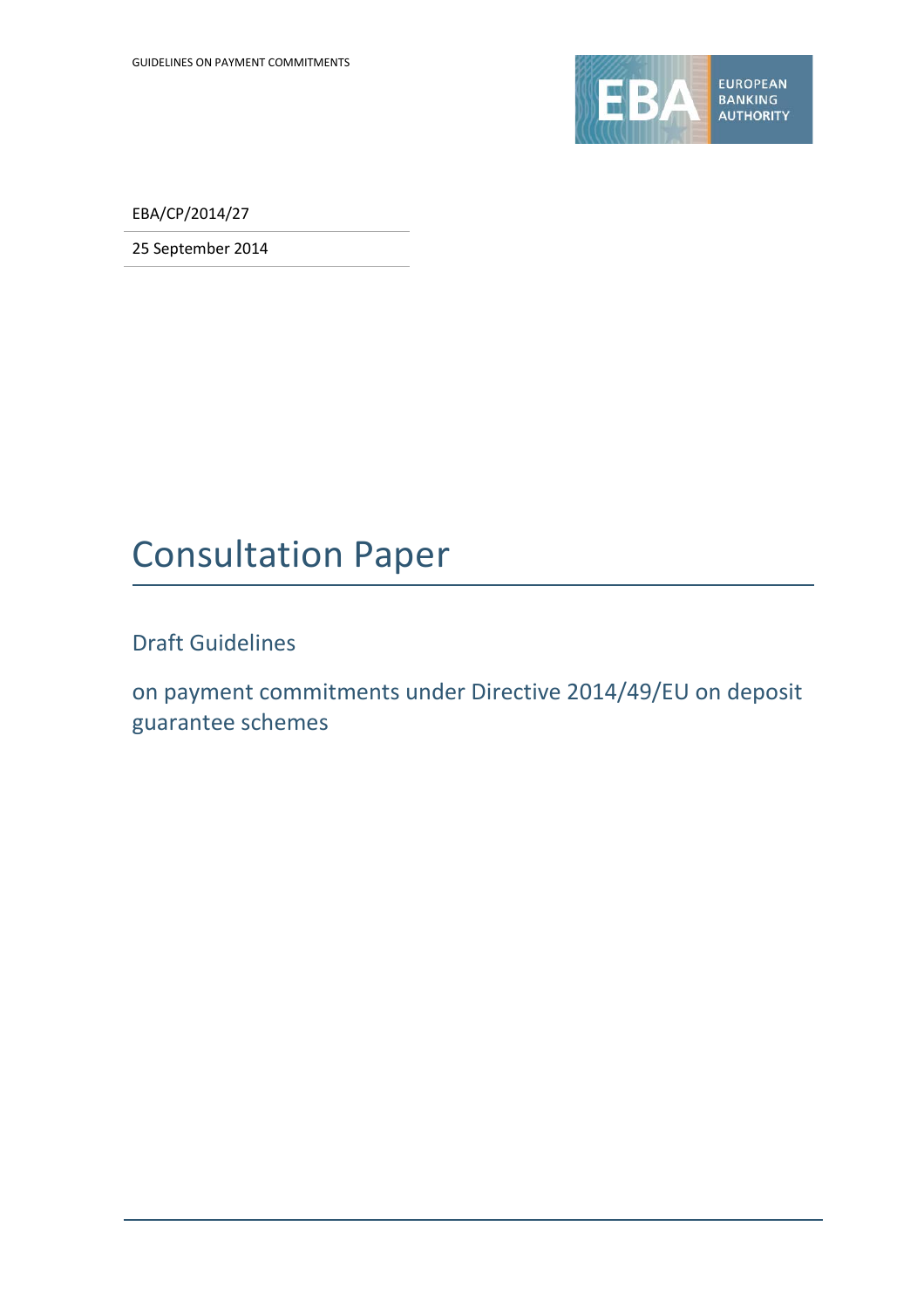

# **Contents**

| 1. Responding to this Consultation                                                  | 3  |
|-------------------------------------------------------------------------------------|----|
| 2. Executive Summary                                                                | 4  |
| 3. Background and rationale                                                         | 6  |
| 4. Draft EBA Guidelines on Payment Commitments under Directive                      |    |
| 2014/49/EU                                                                          | 8  |
| <b>Status of these Guidelines</b>                                                   | 8  |
| <b>Reporting Requirements</b>                                                       | 7  |
| Title I - Subject matter, scope and definitions                                     | 9  |
| Title II - Guidance regarding Payment Commitments                                   | 11 |
| Part 1 - General considerations                                                     | 12 |
| Part 2 - The Payment Commitment Arrangement                                         | 12 |
| Part 3 - The Financial Collateral Arrangement                                       | 14 |
| Part 4 - Delivery of the collateral by the collateral provider to the DGS           | 15 |
| Part 5 - Criteria to assess the inexistence of third party rights to the collateral | 16 |
| Part 6 – Criteria for eligibility and management of collateral                      | 16 |
| Part 7 - Haircut                                                                    | 17 |
| Part 8 - Accounting and Prudential Treatment                                        | 17 |
| Title III - Final Provisions and implementation                                     | 18 |
| Date of application                                                                 | 18 |
| 5. Accompanying documents                                                           | 19 |
| 5.1 Impact Assessment                                                               | 19 |
| 5.2 Summary of the questions for consultation                                       | 19 |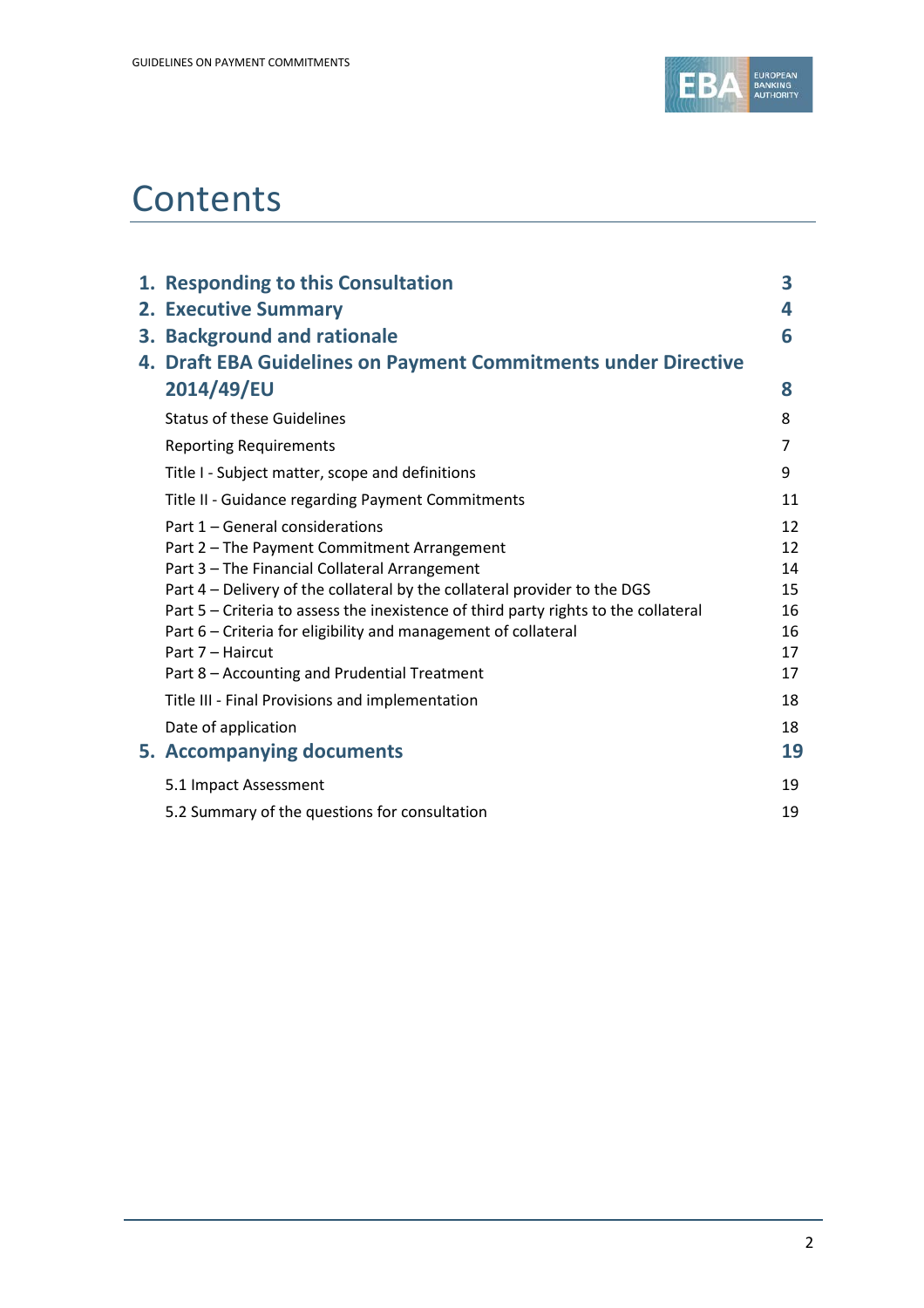

# 1. Responding to this Consultation

The EBA invites comments on all proposals put forward in this paper and in particular on the specific questions summarised in 5.2.

Comments are most helpful if they:

- **Fallengia Exercise 1** respond to the question stated;
- **Example 3** indicate the specific point to which a comment relates;
- contain a clear rationale;
- **F** provide evidence to support the views expressed/ rationale proposed; and
- describe any alternative regulatory choices the EBA should consider.

### **Submission of responses**

To submit your comments, click on the 'send your comments' button on the consultation page by 02.01.2015. Please note that comments submitted after this deadline, or submitted via other means may not be processed.

### **Publication of responses**

Please clearly indicate in the consultation form if you wish your comments to be disclosed or to be treated as confidential. A confidential response may be requested from us in accordance with the EBA's rules on public access to documents. We may consult you if we receive such a request. Any decision we make not to disclose the response is reviewable by the EBA's Board of Appeal and the European Ombudsman.

# **Data protection**

The protection of individuals with regard to the processing of personal data by the EBA is based on Regulation (EC) N° 45/2001 of the European Parliament and of the Council of 18 December 2000 as implemented by the EBA in its implementing rules adopted by its Management Board. Further information on data protection can be found under the [Legal notice section](http://eba.europa.eu/legal-notice) of the EBA website.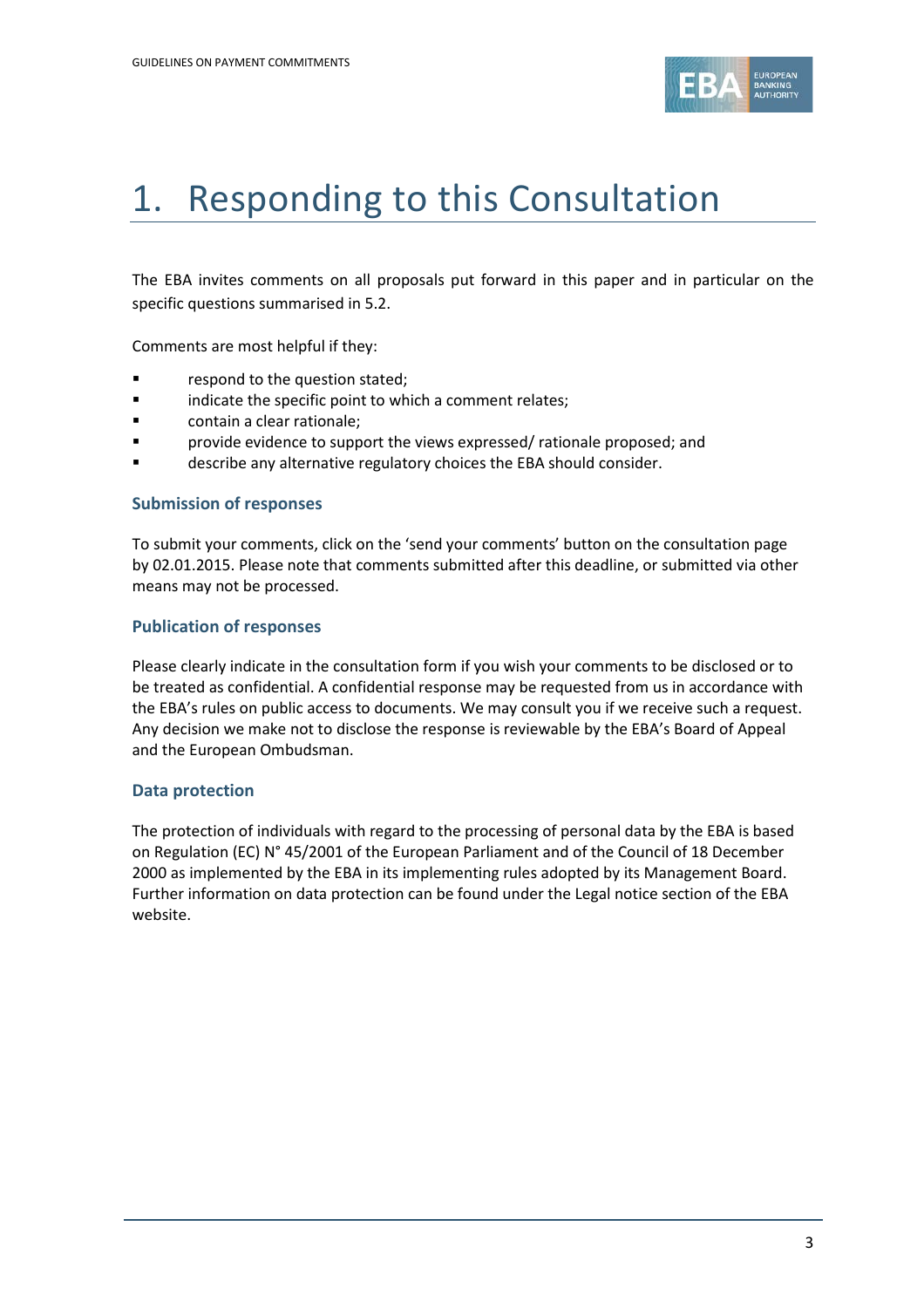

# 2. Executive Summary

Directive 2014/49/EU of the European Parliament and of the Council of 16 April 2014 on deposit guarantee schemes (henceforth 'DGSD'), establishes that the available financial means to be taken into account, in order to reach the target level required under Article 10 of DGSD, may include payment commitments as defined in point (13) of Article 2(1).

Under Article 10(3) of DGSD, EBA is required to issue guidelines on payment commitments, in order to ensure consistent application of the Directive.

These guidelines have to be issued in accordance with Article 16 of Regulation (EU) N.º 1093/2010 of the European Parliament and of the Council, of 24 November 2010 (the "EBA regulation").

The main aspects covered by these draft guidelines are set out below:

- Main terms to be included in contractual or statutory arrangements for the provision of payment commitments by credit institutions to a DGS;
- The powers of the DGS, at the occurrence of an enforcement event, to realise or appropriate the low-risk assets provided as collateral;
- The terms of the delivery of the low-risk assets provided as collateral by the credit institution to the DGS, which should be fulfilled by means of a deposit of the collateral (i) with custodians, identified by the designated authority or by the DGSs and (ii) on a securities account held by the DGS specifically destined to the registration of low-risk assets provided by credit institution in fulfilment of the payment commitments;
- The criteria enabling the DGSs to assess the inexistence of third party rights on the low-risk assets provided by credit institutions as collateral of the payment commitment;
- The criteria for eligibility and management of the collateral, since, pursuant to the DGSD, DGSs can only accept low-risk assets as collateral to secure the payment commitment. As a result, these draft guidelines include provisions requiring DGSs and designated authorities to determine appropriate criteria on the eligibility of the collateral, taking into account, for example, credit and market risks of the issuers of the low-risk assets and also the liquidity of those assets;
- These draft guidelines also provide, in Part 7, that DGSs and designated authorities should always apply a haircut to the value of the low-risk assets provided as collateral. This implies that the value of the underlying asset is calculated as the market value of the asset less a certain percentage (haircut). For this purpose, and without prejudice to other schedules or procedures, the haircut schedules for assets eligible for use as collateral by central banks is offered as a possible reference;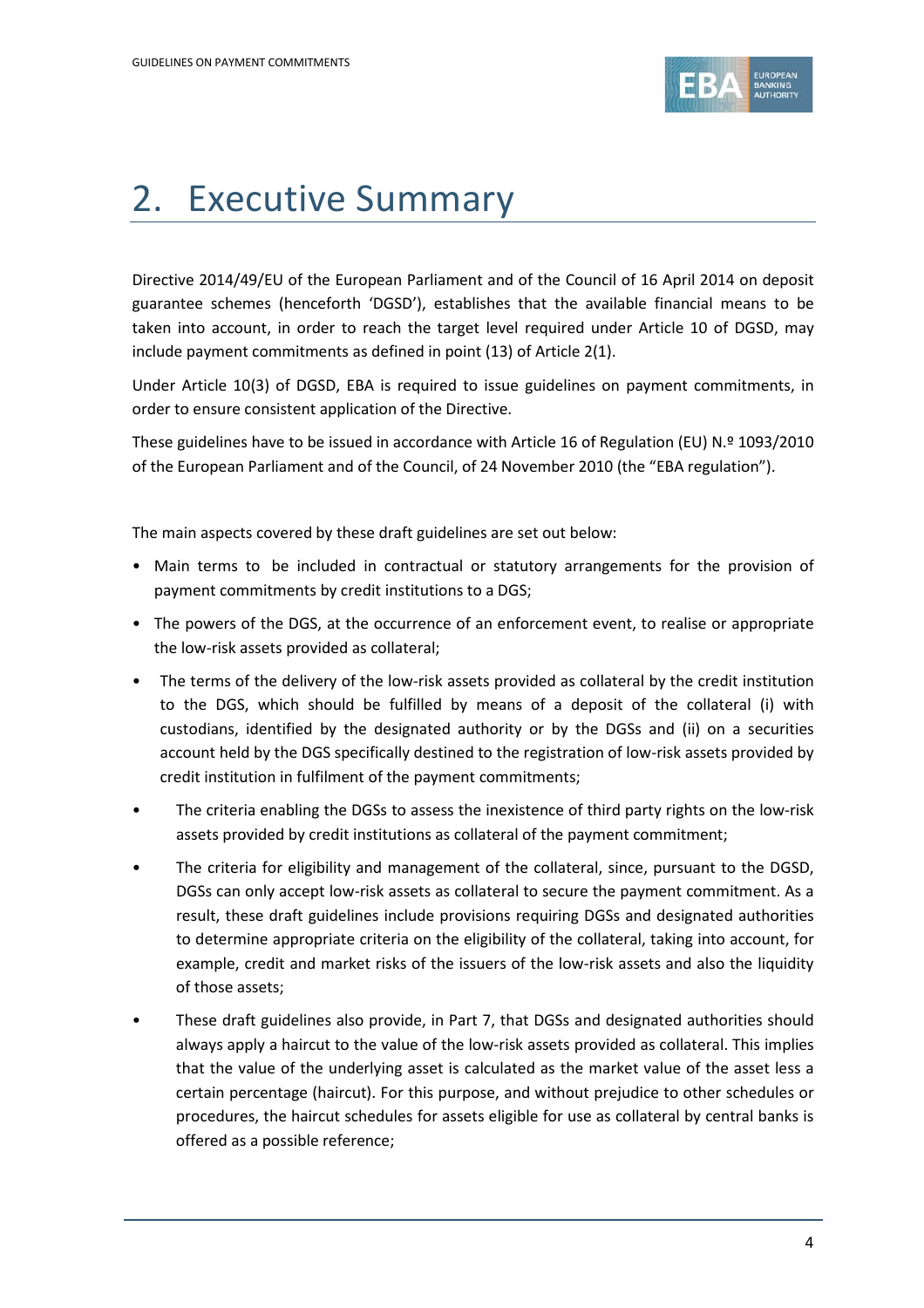

• Finally these draft guidelines require competent authorities to mitigate any potential advantage that could stem from the prudential treatment of payment commitments as compared to contributions paid in cash.

These Guidelines will be finalized following the outcome of a 3 month consultation period, by [•] at the latest.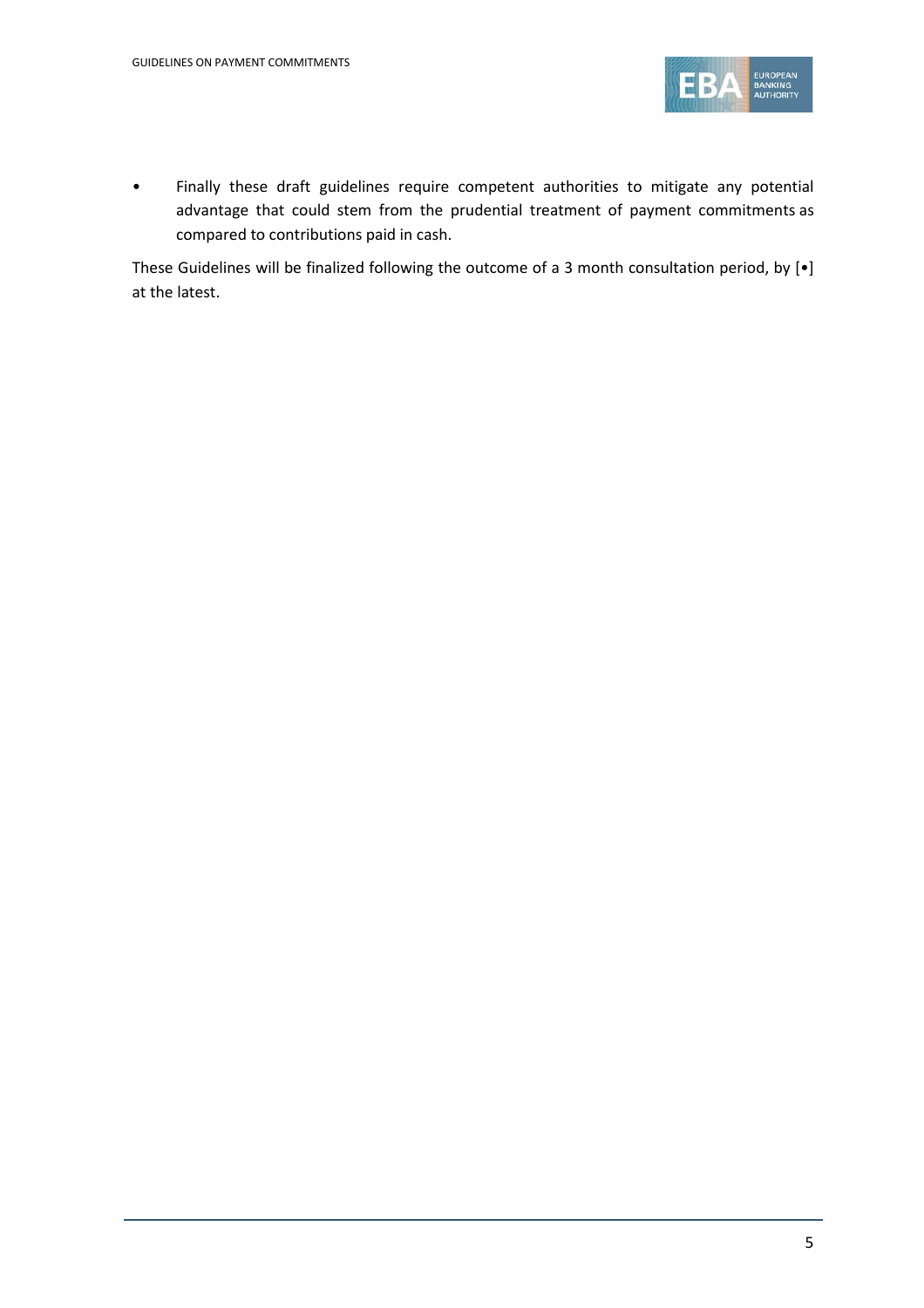

# 3. Background and rationale

Directive 2014/49/EU of the European Parliament and of the Council on deposit guarantee schemes ('DGSD'), was published in the Official Journal of the European Union on 12 June 2014.

DGSD aims at "harmonising the methods of financing DGSs" $1$ , via a mix of ex ante and ex post contributions. As provided in recital 34, in order to guarantee that the available financial means of DGSs reach the target level, "*It should be possible for the available financial means of DGSs to include cash, deposits, payment commitments and low-risk assets, which can be liquidated within a short period of time*".

Pursuant to Article 10(3) of the DGSD, the available financial means to be taken into account in order to reach the target level of the DGS may include payment commitment not exceeding 30% of the total amount of available financial means raised in accordance with that Article.

The Commission services have interpreted this provision as laying down an obligation for Member States to provide DGSs with the ability, through a power to accept payment commitments up to 30% of the available financial means. In any event, national authorities are bound to implement EU law in an objective and non-discriminatory criteria and therefore those principles should also underpin the application to banks of criteria for the admissibility of payment commitments. This does not mean that no difference can be applied between banks but such differences should be linked to objective differences.

Under point (13) of Article 2(1) of DGSD, payment commitments are defined as "*payment commitments of a credit institution towards a DGS which are fully collateralised providing that the collateral: (a) consists of low risk assets; and (b) is unencumbered by any third-party rights and is at the disposal of the DGS*". In order to ensure consistent application of the previous mentioned provisions, Article 10(3) mandates the EBA to issue guidelines on payment commitments.

Payment commitments are a novelty in the EU regulatory framework on deposit guarantee schemes as well as in most Member States.

It is important to ensure, on the one hand, that DGSs and designated authorities follow the compulsory requirements that are foreseen under DGSD when including payment commitments within the available financial means of DGSs, and on the other that consistency in the criteria and procedures is achieved in order to establish a level playing field, prevent regulatory arbitrage and promote legal clarity.

Accordingly, these guidelines endeavour to provide guidance on the legal instruments which should be entered into by DGSs and credit institutions, providing for the terms and conditions for the inclusion of payment commitments within the available financial means of the DGS, so that it is guaranteed, for instance, that the DGS has an irrevocable right to claim those payments on demand, and that the collateral is unencumbered by any third-party rights and at disposal of the

 $\overline{a}$ 

<span id="page-5-0"></span> $<sup>1</sup>$  Recital 27.</sup>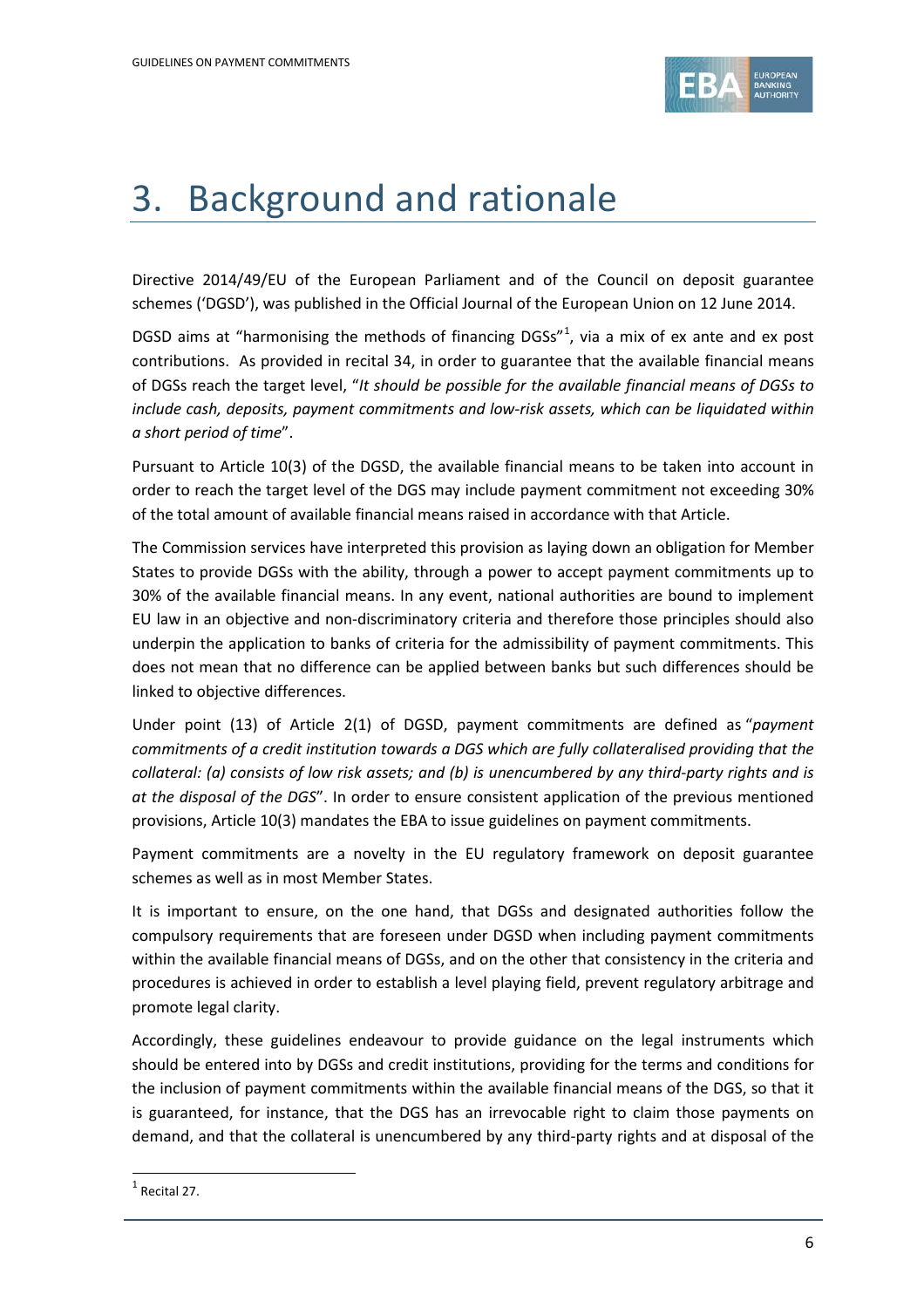

DGS. These guidelines also aim to provide criteria on the eligibility and management of the collateral regarding, for example, the valuation haircuts which should be applied in the valuation of underlying assets.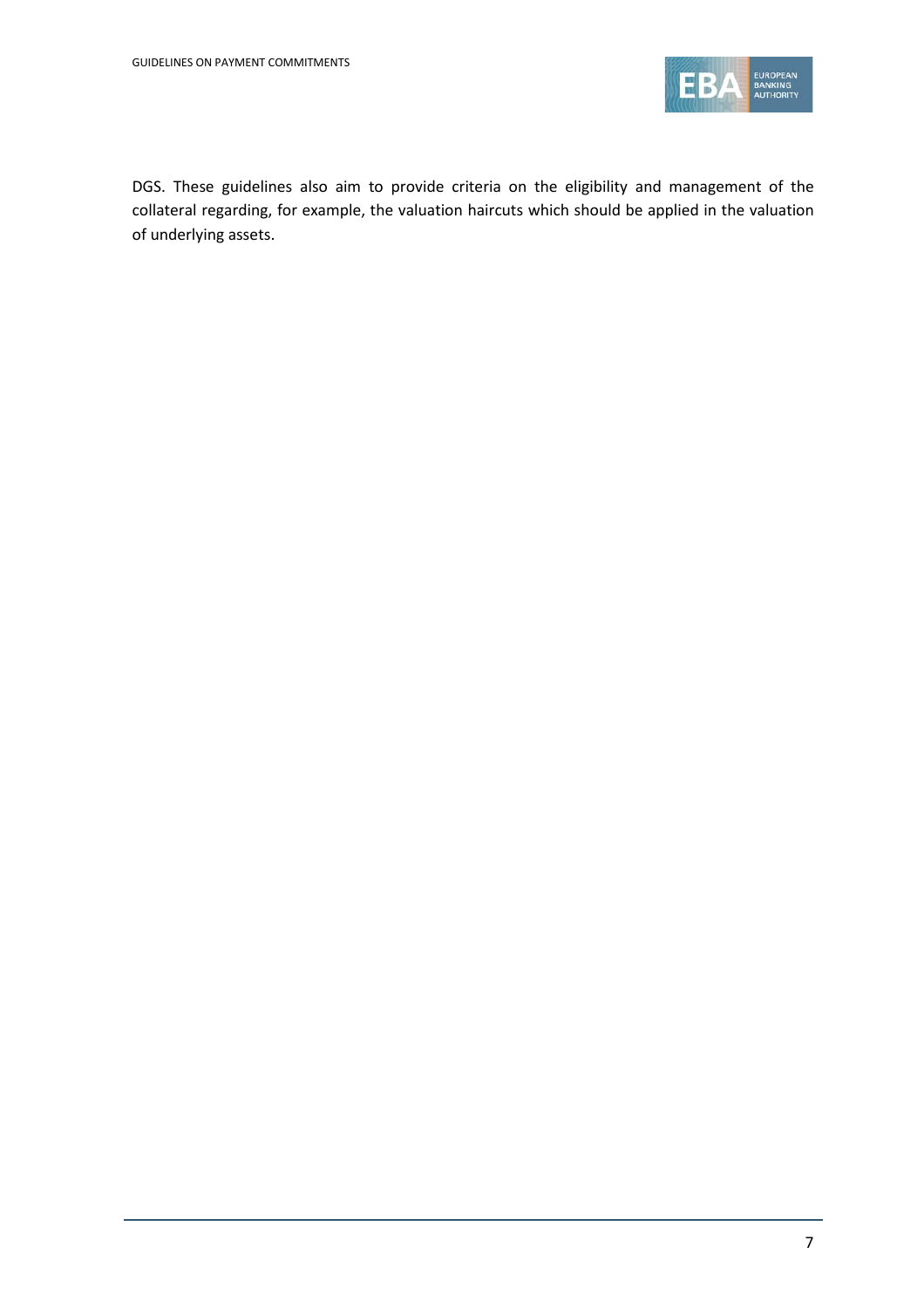

# 4. Draft EBA Guidelines on Payment Commitments

# **Status of these Guidelines**

This document contains guidelines issued pursuant to Article 16 of Regulation (EU) No 1093/2010 of the European Parliament and of the Council of 24 November 2010 establishing a European Supervisory Authority (European Banking Authority), amending Decision No 716/2009/EC and repealing Commission Decision 2009/78/EC (the EBA Regulation). In accordance with Article 16(3) of the EBA Regulation, competent authorities and financial institutions must make every effort to comply with the guidelines.

Guidelines set out the EBA's view of appropriate supervisory practices within the European System of Financial Supervision or of how Union law should be applied in a particular area. The EBA therefore expects all designated authorities and deposit guarantee schemes (DGSs) to whom these guidelines are addressed to comply with them. Designated authorities and DGSs to whom these guidelines apply should comply by incorporating them into their practices as appropriate (e.g. by amending their legal framework or their processes).

#### **Reporting Requirements**

According to Article 16(3) of the EBA Regulation, competent authorities must notify the EBA as to whether they comply or intend to comply with these guidelines, or otherwise with reasons for non-compliance, by [•]. In the absence of any notification by this deadline, competent authorities will be considered by the EBA to be non-compliant. Notifications should be sent by submitting the form provided at Section [•] to [compliance@eba.europa.eu](mailto:compliance@eba.europa.eu) with the reference [•]. Notifications should be submitted by persons with appropriate authority to report compliance on behalf of their competent authorities.

Notifications will be published on the EBA website, in line with Article 16(3).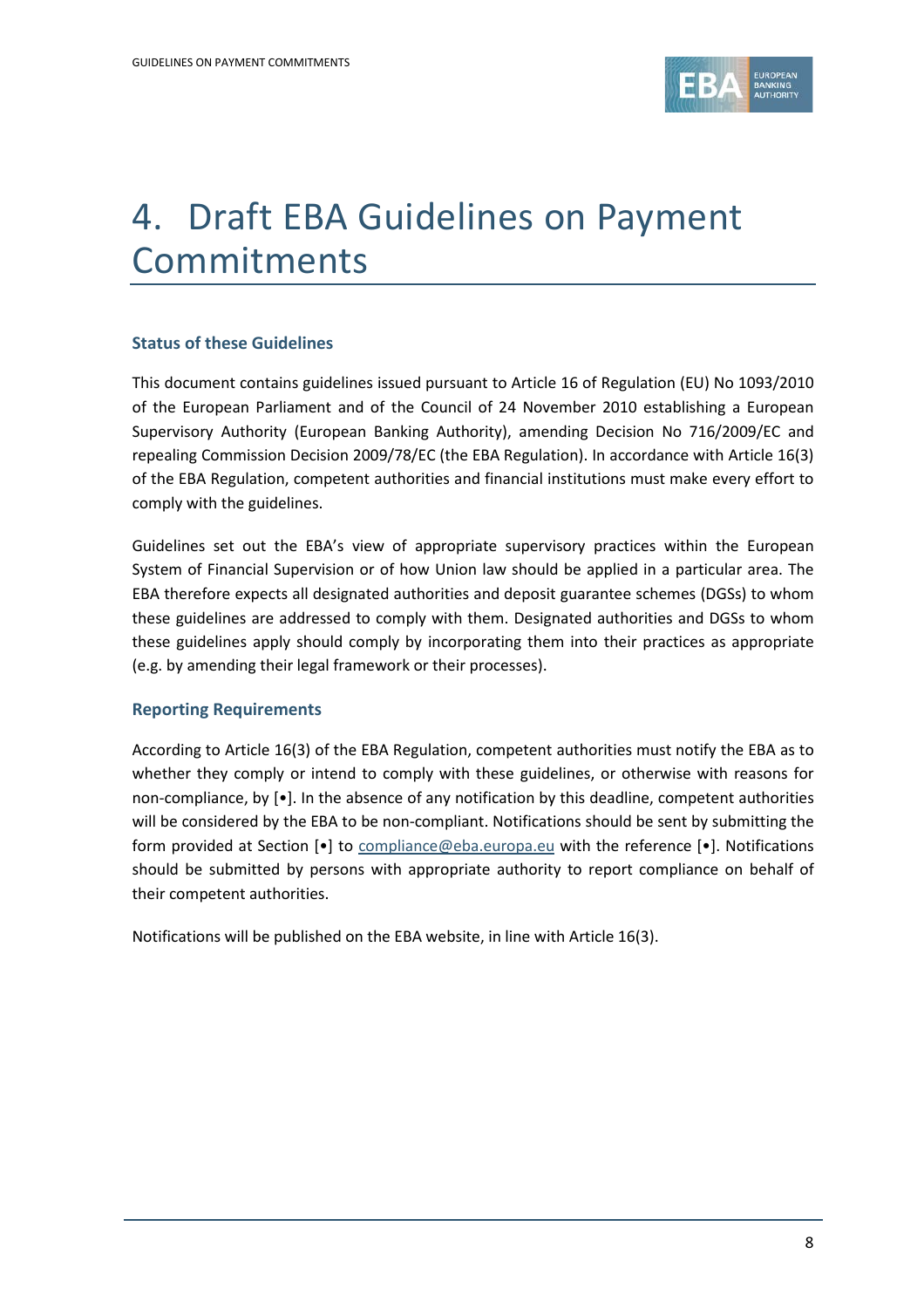

# Title I - Subject matter, scope and definitions

- 1. Article 10(3), subparagraph 2, of Directive 2014/49/EU of the European Parliament and of the Council of 16 April 2014 on deposit guarantee schemes (hereafter 'DGSD') mandates the EBA with the task to issue guidelines on payment commitments. For this purpose, these Guidelines provide terms to be included in the contractual or statutory arrangements for the provision by credit institutions of payment commitments to the benefit of a DGS, as well as the criteria for eligibility and management of the collateral.
- 2. These Guidelines are addressed to DGSs and designated authorities, as defined in point (1) and (18) respectively of Article 2(1) of the DGSD, and to resolution authorities as defined in Article 4(2), (iv) of Regulation (EU) No 1093/2010 of the European Parliament and of the Council establishing the European Supervisory Authority (European Banking Authority) as subsequently amended ('EBA Regulation'). They are also addressed to competent authorities within the meaning of Article 4(2)(i) of Regulation 1093/2010 insofar as the prudential treatment of payment commitments is concerned. These Guidelines apply in accordance with the national legal framework on the inclusion of payment commitments within the available financial means to be taken into account in order to reach the target level.
- 3. If the operation of the DGS is administered by a private entity, designated authorities should verify that, according to the law governing such arrangement, the DGS enjoys the creditor's protection afforded by Directive 2002/47/EC of the European Parliament and of the Council of 6 June 2002 on financial collateral arrangements, amended by Directive 2009/44/EC of the European Parliament and of the Council of 6 May 2009 (hereafter the 'Financial Collateral Directive').
- 4. Resolution authorities should inform designated authorities that when exercising their powers in accordance with Articles 69, 70 and 71, of Directive 2014/59/EU establishing a framework for the recovery and resolution of credit institutions and investment firms, they shall give due consideration to ensuring effective creditor protection to the DGS.
- 5. For the purpose of these Guidelines the following definitions apply:
	- i. "Payment Commitments" has the same meaning as set out in point (13) of Article 2(1), of the DGSD, i.e. payment commitments of a credit institution towards a DGS which are fully collateralised providing that the collateral: (i) consists of Low-Risk Assets; (ii) is unencumbered by any third-party rights and is at the disposal of the DGS;
	- ii. "Low-Risk Assets", has the same meaning as set out in point (14) of Article 2(1) of the DGSD, i.e. items falling into the first or second category referred to in Table 1 of Article 336 of Regulation (EU) No 575/2013 or any assets which are considered to be similarly safe and liquid by the competent or designated authority, including cash, financial instruments and credit claims fulfilling the abovementioned requirements;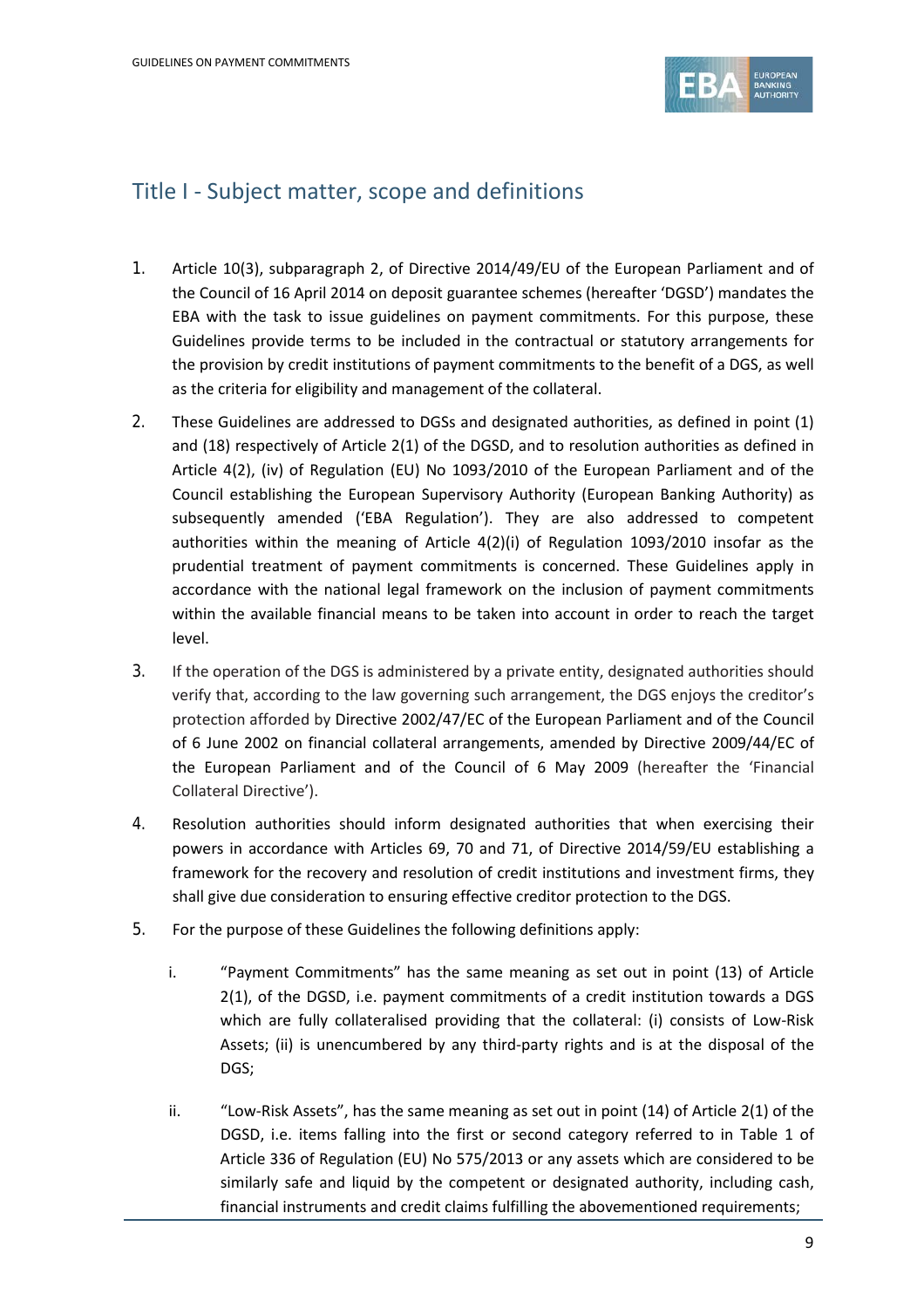

- iii. "Payment Commitment Arrangement" means the arrangement to be entered into between the DGS and the credit institution, providing for the terms and conditions for the inclusion of payment commitments of a credit institution within the available financial means of a DGS, and in particular (i) the indication by the DGS of the Payment Commitment Amount and (ii) the credit institution's irrevocable and collateralised obligation towards the DGS to immediately and unconditionally pay the Payment Commitment Amount at the DGS's request;
- iv. "Payment Commitment Amount" means the share and the monetary amount of the contribution to the DGS as indicated by the DGS, which the credit institution undertakes to provide by means of the Payment Commitment under the terms and conditions of the Payment Commitment Arrangement;
- v. "Security Financial Collateral Arrangement", consistently with the definition set forth in Article 2(1), (c), of the Financial Collateral Directive, means an arrangement, governed by the law transposing the Financial Collateral Directive, under which the credit institution secures the obligations undertaken in the Payment Commitment Arrangement by provision of Low-Risk Assets collateral by way of security to the DGS, where the full ownership of the Low-Risk Assets collateral remains with the credit institution when the security right is established;
- vi. "Title Transfer Financial Collateral Arrangement", consistently with the definition set forth in Article 2(1), (b), of the Financial Collateral Directive, means an arrangement, governed by the law transposing the Financial Collateral Directive, under which the credit institution secures the obligations undertaken in the Payment Commitment Arrangement by transferring the full ownership of the Low Risk Assets to the DGS. The collateral may consist of securities or cash;
- vii. "Financial Collateral Arrangement" means a title transfer financial collateral arrangement or a security financial collateral arrangement
- viii. "Enforcement Event", means at least (i) the failure by the credit institution to pay the Payment Commitment Amount within the period provided under the Payment Commitment Arrangement when required to do so by the DGS; or (ii) the occurrence of any event referred to in Part 3, paragraph 13, letter (d) of these Guidelines, entailing the acceleration of the obligation to pay the Payment Commitment Amount so as to become immediately due. Under the terms of the Financial Collateral Arrangements and consistently with Article 2(1), letter (l) of the Financial Collateral Directive or by operation of law, the occurrence of an Enforcement Event entitles the DGS to realise the Low-Risk Assets collateral provided by the credit institution by way of sale or of appropriation without the need of prior jurisdictional notice or authorisation.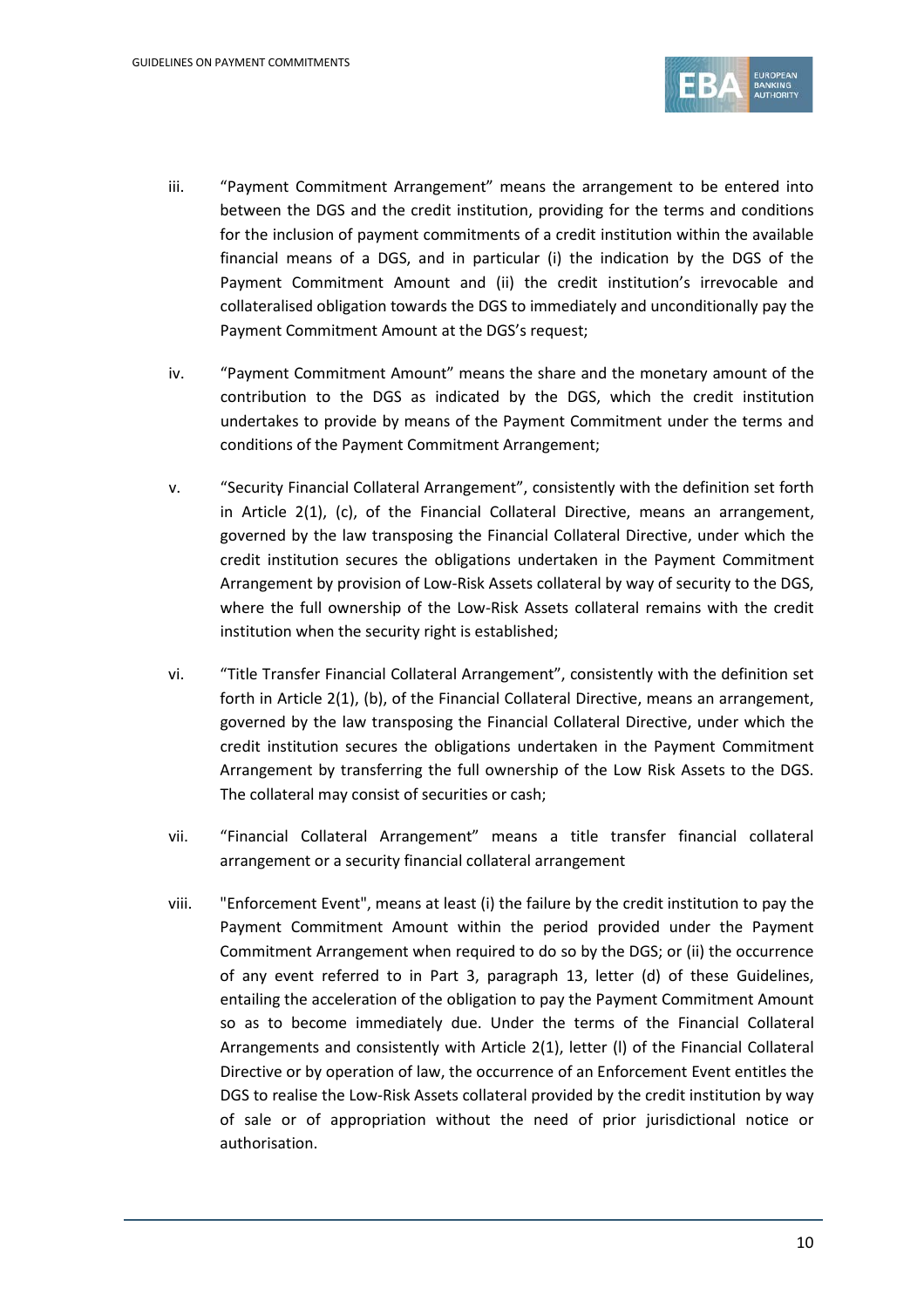

# Title II - Guidance on Payment Commitments

# **Part 1 – General considerations**

- 6. The DGSD aims at harmonising the methods of financing DGSs<sup>[2](#page-10-0)</sup>, via a mix of ex ante and ex post contributions.
- 7. Pursuant to with Article 10(3) of the DGSD, the available financial means to be taken into account in order to reach the target level of the DGS may include payment commitments, provided the total share of payment commitments does not exceed 30% of the total amount of available financial means raised in accordance with that Article.
- 8. This provision implies an obligation for Member States to provide DGSs with the power to accept payment commitments up to 30% of the available financial means. Article 10(3) of the DGSD, should not be read as an automatic right for credit institutions, opposable to the DGS, to provide their contributions in the form of payment commitments. The DGS should implement this mechanism on the basis of non-discriminatory criteria. In particular DGSs should not accept more than 30% of a given member's ex ante contributions to be made in the form of payment commitments.
- 9. Designated authorities should verify that Payment Commitment Arrangements and Financial Collateral Arrangements entered into by the DGS and the credit institution are consistent with these Guidelines.

# **Questions**

1. Apart from the admissibility requirements suggested in the present guidelines, which objective criteria do you think could be applied, notably in order to determine the overall amount of payments to be accepted in a given year, or to be applied to individual banks applying for the option?

 $\overline{a}$ 

<span id="page-10-0"></span><sup>2</sup> Recital 27 of the DGSD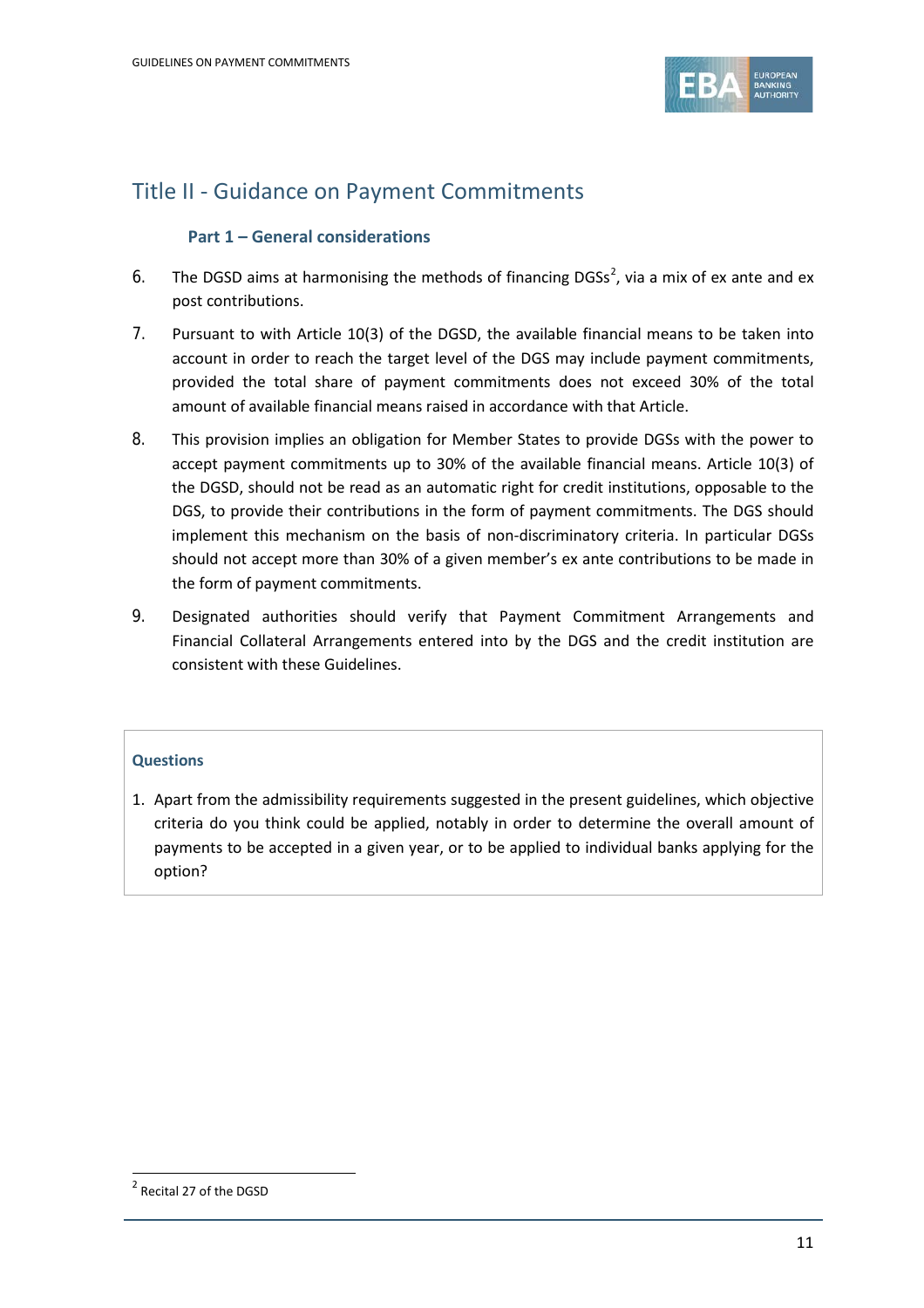

# **Part 2 – The Payment Commitment Arrangement**

- 10. The admissibility of Payment Commitments should be conditional upon the conclusion of individual written Payment Commitment Arrangements between the DGSs and their member institutions. The Payment Commitment Arrangement may be concluded each year, or included into a master arrangement that is amended or supplemented each year to take into account new calls for ex ante contributions.
- 11. The Payment Commitment Arrangement should at least include the following elements:
	- a) The Payment Commitment Amount;
	- b) The irrevocable obligation for the credit institution to make the promised cash payment of the Payment Commitment Amount at any time, upon simple and unconditional request of the DGS, without undue delay and at any rate no later than 2 working days from the receipt of the notice pursuant to letter (c) below. Such payment period is reduced to 1 working day in case early intervention or crisis management measures are applied on the credit institution by the competent or resolution authority. The arrangement should preclude any reduction in the Payment Commitment Amount, or any termination of the Payment Commitment Arrangement, without the consent of the DGS.
	- c) The provision of a notice by the DGS to the credit institution by any effective means of communication ensuring receipt, whenever the DGS claims the cash payment of the Payment Commitment Amount;
	- d) The obligation for the credit institution to immediately communicate to the DGS any event affecting the institution's ability to honour its obligations, or the DGS's ability to enforce its rights, under the Payment Commitment Arrangement or the Financial Collateral Arrangement, including the institution's downgrades by external credit rating agencies and any material prudential or business changes or any deterioration in the value of the Low-Risk Assets provided as collateral;
	- e) The conclusion of a Security Financial Collateral Arrangement or a Title Transfer Financial Collateral Arrangement between the DGS and the credit institution securing the obligations undertaken by the credit institution in the Payment Commitment Arrangement, by way of provision by the credit institution to the DGS of Low-Risk Assets collateral, that are unencumbered by any third-party rights and are put at the disposal of the DGS.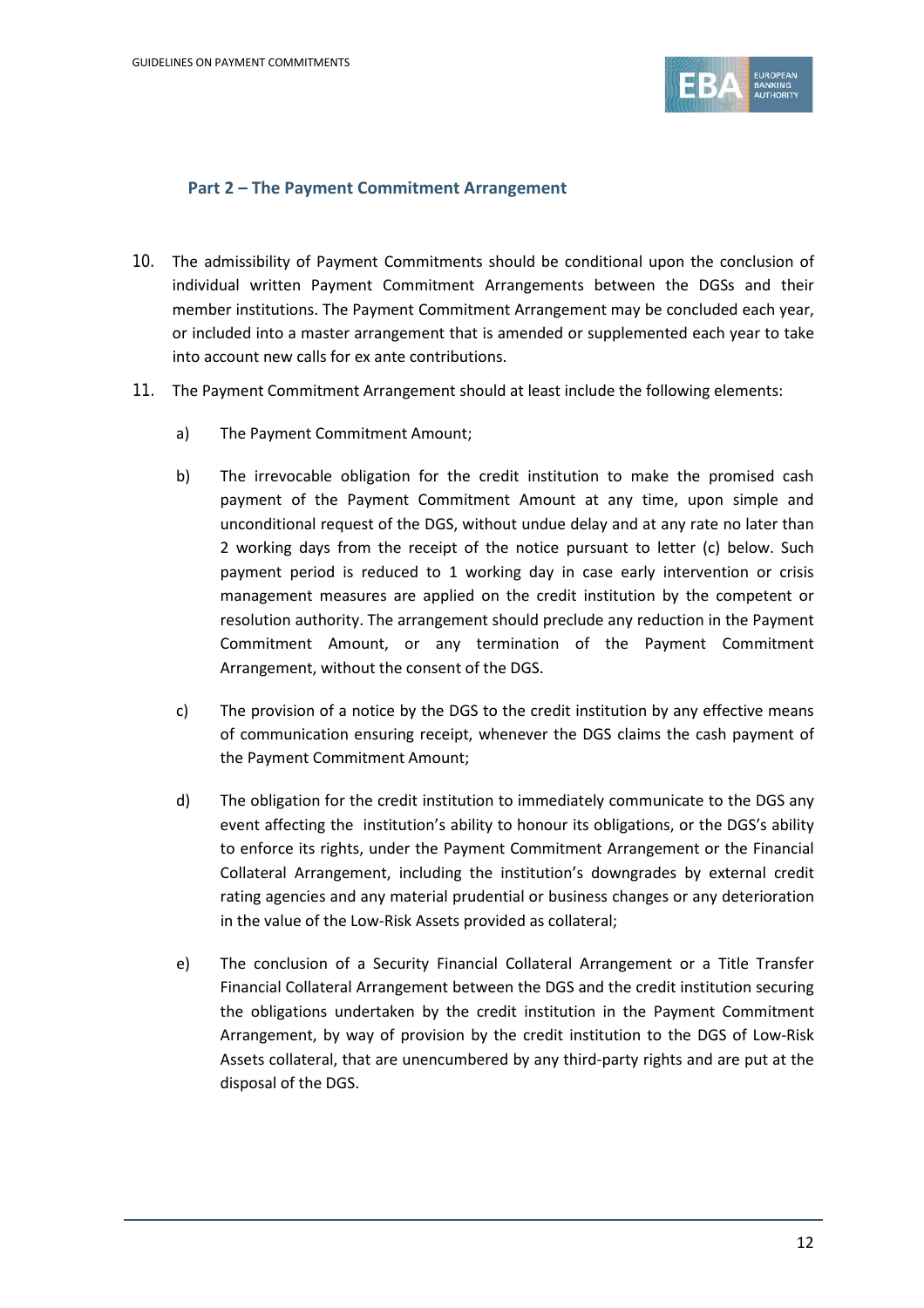

### **Questions**

- 2. Do you agree with these provisions to be included in Payment Commitment Arrangements? Do you think other provisions should be provided?
- 3. Do you agree that a credit institution should pay in cash the Payment Commitment Amount, when its obligation becomes due, within 2 working days at the latest?

# **Part 3 – The Financial Collateral Arrangement**

- 12. In order to safeguard the DGS's creditor position, a Financial Collateral Arrangement should explicitly include the following contractual terms:
	- a) The credit institution undertakes to substitute the Low-Risk Assets provided as collateral when they fall due, when they no longer comply with the requirements laid down in Part 6 and 7 of these Guidelines or in other specific cases agreed upon with the DGS, so that the Payment Commitment is permanently secured by appropriate collateral;
	- b) In case of Security Financial Collateral Arrangement, the credit institution is not allowed to dispose of the collateral (e.g. sale, encumbrance);
	- c) The credit institution is required to top up the Low-Risk Assets provided as collateral upon request of the DGS, in the event the value of the underlying collateral asset, after the haircut provided for in Part 7 of these Guidelines, or in consideration of the applicable exchange rate in case of cash collateral, falls below Payment Commitment Amount;
	- d) The provision of Enforcement Events as defined in Title I, para. 5, point (viii) of these Guidelines. Pursuant to point (ii) of such definition, the obligation of the credit institution to pay the Payment Commitment Amount is accelerated so as to be immediately due, at least when:
		- (i) The credit institution fails to replace the Low-Risk Assets provided as collateral when they fall due, when they no longer comply with the requirements laid down in Part 6 or Part 7 of these Guidelines, or in the other specific cases agreed upon with the DGS;
		- (ii) The credit institution fails to top up its collateral when required to do so by the DGS, in the event of a breach of the coverage level, as laid down in Part 7 of these Guidelines;
		- (iii) The authorisation of the credit institution is withdrawn;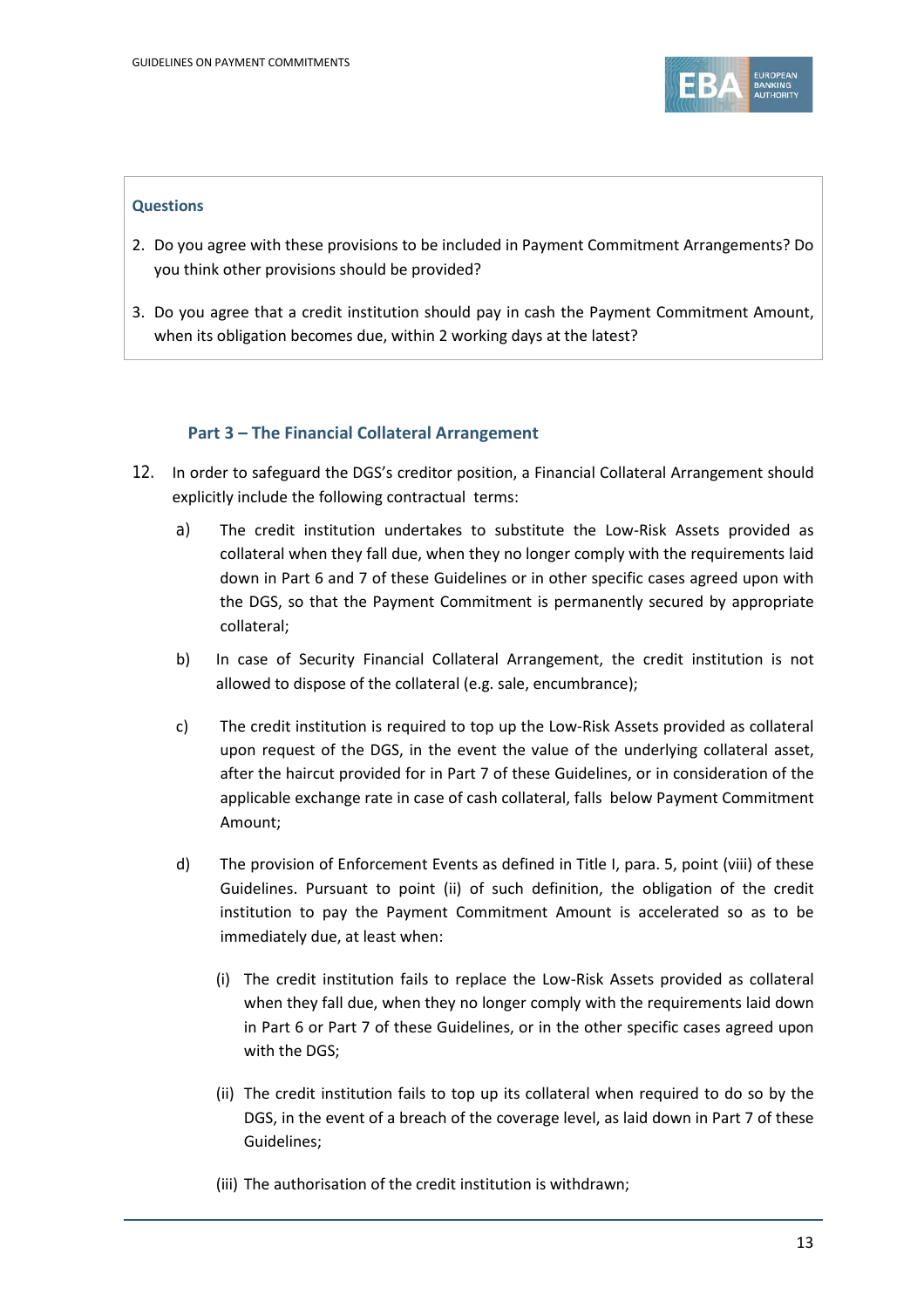

(iv) The credit institution is no longer a member of DGS;

- (v) The credit institution is subject to reorganisation measures other than early intervention or crisis management measures, or is being wound up.
- e) At the occurrence of an Enforcement Event, the DGS should realise or appropriate the Low-Risk Assets provided as collateral in accordance with the terms of the Financial Collateral Arrangement;
- f) The DGS should release and return the Low-Risk Asset collateral upon cash payment by the credit institution of the Payment Commitment Amount.

#### **Questions**

4. Do you agree with the option left to the DGS to enter into a Security Financial Collateral Arrangement (full ownership remains with the credit institution) or a Title Transfer Financial Collateral Arrangement (full transfer of ownership)?

# **Part 4 - Delivery of the collateral by the collateral provider to the DGS**

- 13. Under the Financial Collateral Arrangement, the DGS should ensure that the credit institution delivers the Low-Risk Assets to the DGS in accordance with one of the modalities provided in the Financial Collateral Directive as applicable, so that the Low Risk Assets are in the possession or under the control of the DGS.
- 14. Such delivery by the credit institution to the DGS should be fulfilled by means of crediting the collateral as follows:
	- a. In the case of a Security Financial Collateral Arrangement, the Low Risk Assets provided as collateral should be credited on a securities account (i) maintained with custodians or intermediaries, identified by the designated authority or by the DGS, that are able to provide complete, accurate and up to date information regarding both the credit institution and the Low-Risk Assets and (ii) held by the DGS specifically and destined to the registration of Low-Risk Assets provided by credit institutions in fulfilment of the Payment Commitments. The designated authority or DGS should ensure that custodians are not allowed to dispose of the Low-Risk Assets provided as collateral and that they have contractually waived any retention right or right of pledge they may otherwise have over the Low-Risk Assets.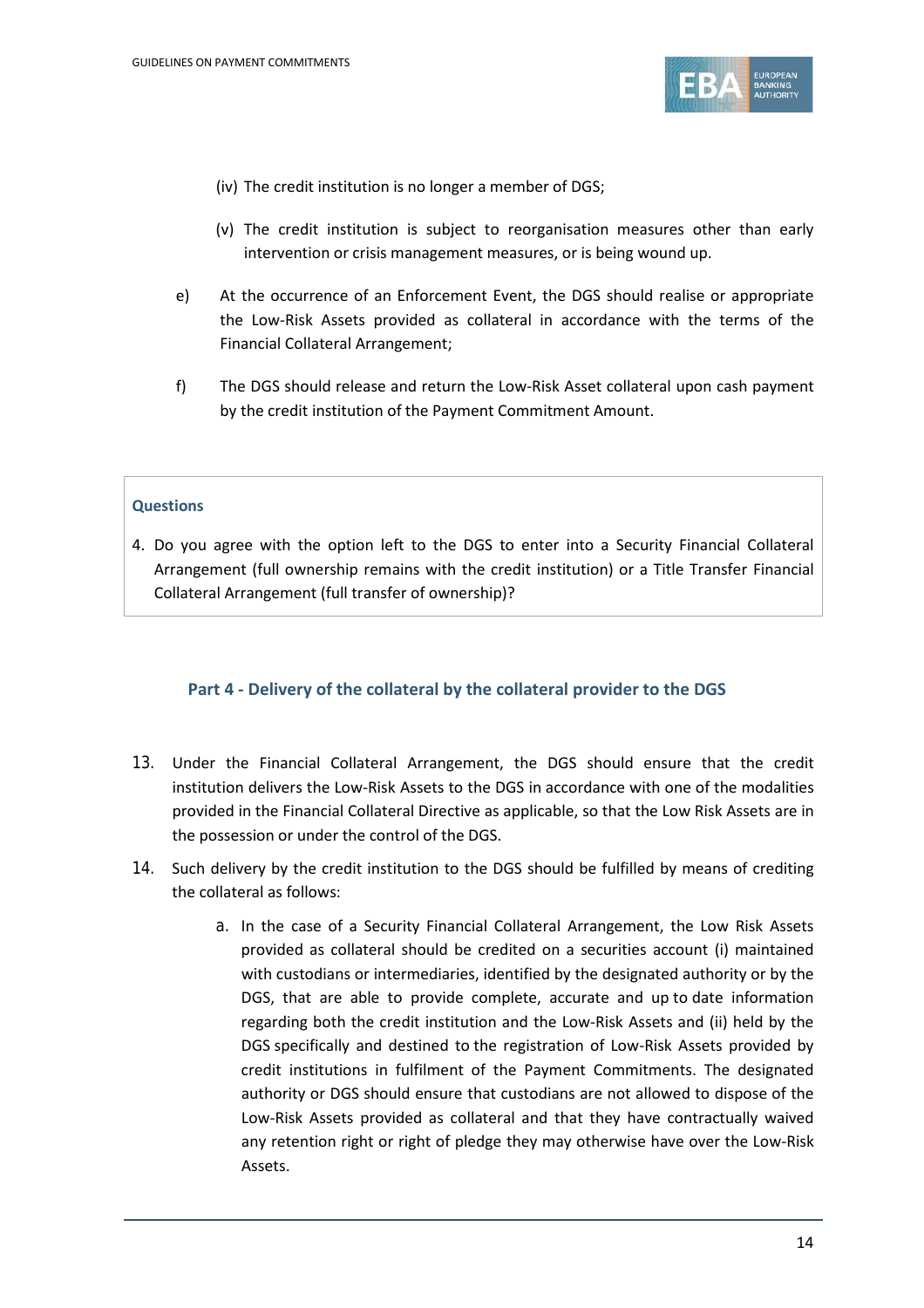

- b. In the case of a title transfer financial collateral arrangement, a transfer to the DGS on a securities or cash account held by the DGS specifically destined to the registration of Low-Risk Assets provided by credit institution in fulfilment of the Payment Commitments. If a DGS is entitled to receive cash deposits from members, the cash collateral may be provided directly to the DGS by the credit institution. The designated authority or DGS should ensure that custodians are not allowed to dispose of the Low-Risk Assets provided as collateral and that they have contractually waived any retention right or right of pledge they may otherwise have over the Low-Risk Assets
- 15. For the purpose of a Security Financial Collateral Arrangement, DGSs or designated authorities should only accept custodians or intermediaries that ensure full segregation and protection of the Low-Risk Assets provided as collateral and enable the DGSs' prompt access to the financial instruments upon request. This in order to prevent any losses to the credit institution or to the DGS due to the default or insolvency of the custodian.

#### **Questions**

5. Do you think other requirements about the choice of the custodians should be provided under these guidelines?

#### **Part 5 – Criteria to assess the inexistence of third party rights to the collateral**

- 16. Point (13) of Article 2(1) of the DGSD provides that the collateral must be unencumbered by any third party right. Accordingly the DGSs and the designated authorities should not accept any Low-Risk Assets which are already encumbered or collateralised by means of pledge or other security arrangements.
- 17. The assets provided under a Financial Collateral Arrangement must be legally realisable without prior claim over the assets concerned. It should not be possible for third parties to intervene and successfully claim the assets pledged or any rights attached to them.
- 18. For that purpose the DGS should require under the Financial Collateral Arrangement that credit institutions warrant that no Low-Risk Asset provided as collateral is being simultaneously encumbered or used as collateral to the benefit of any third party or to secure another already existing obligation towards the DGS, and undertake that no asset used under the Security Financial Collateral Arrangement is given as collateral to any third party.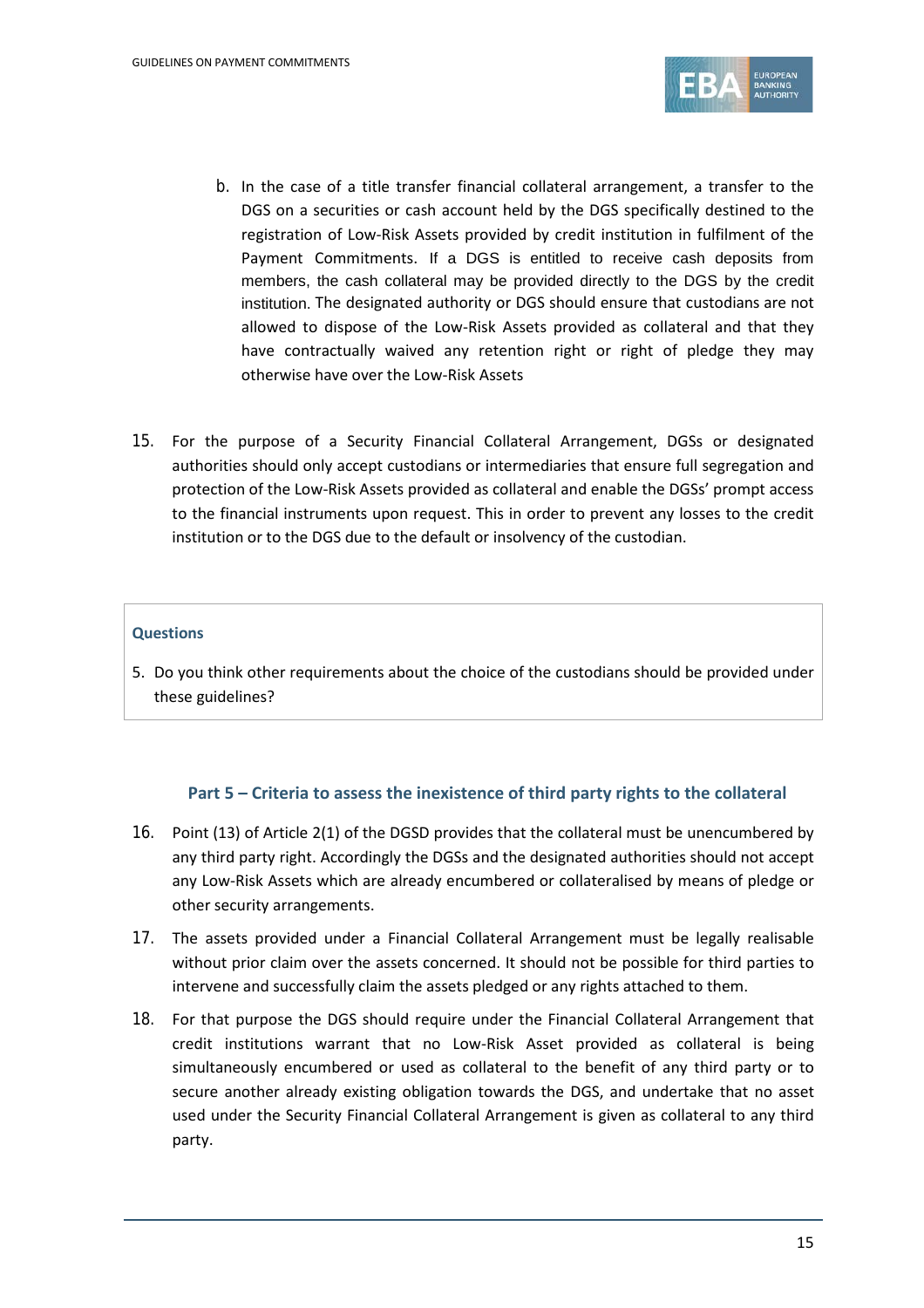

# **Part 6 – Criteria for eligibility and management of collateral**

- 19. Pursuant to the DGSD, DGSs should only accept Low-Risk Assets as collateral to secure the Payment Commitment Amount. DGSs and designated authorities should determine appropriate criteria on the eligibility of the collateral, taking into account the credit and market risks of the issuers of the Low-Risk Assets and the liquidity of those assets, so as to avoid illiquid assets such as asset backed securities. They should also take into account the concentration and currency risks.
- 20. DGSs or designated authorities should also provide exposure limits, ensuring for each credit institution a high diversification of the assets having regard, at least, to their issuer and maturity. For small institutions which are not able to deliver Low-Risk Assets compliant with the requirements regarding diversification and exposure limits, the level of diversification of the Low-Risk Assets delivered as collateral can be lower provided that a high overall level of diversification of Low-Risk Assets within the DGSs' portfolio is still met.
- 21. Notably, DGSs should limit their exposure to debt, whether public or private, issued in the country where the DGS operates, insofar as its value is highly correlated to events where the DGS would have to repay depositors or contribute to resolution and therefore might have to call in the payment commitment. However the currency of denomination of debt should not be considered for this purpose as it would place excessive constraints on the ability to provide collateral. For small institutions which are not able to deliver assets as collateral compliant with this requirement, in line with the principle of proportionality, the level of correlation could be higher, provided that the overall level of correlation within the DGS's portfolio remains low.

#### **Questions**

- 6. Do you agree on the abovementioned requirements? Would you suggest other limits on concentration in exposures?
- 7. Is it in your view appropriate not to consider the currency of issuance when determining whether a debt instrument's value is correlated to an event of DGS pay-out, be it inside or outside the euro area?
- 8. Do you consider that the proposed wording correctly applies the concept of proportionality, or whether some limits to concentration should be envisaged also for smaller, locally operating banks?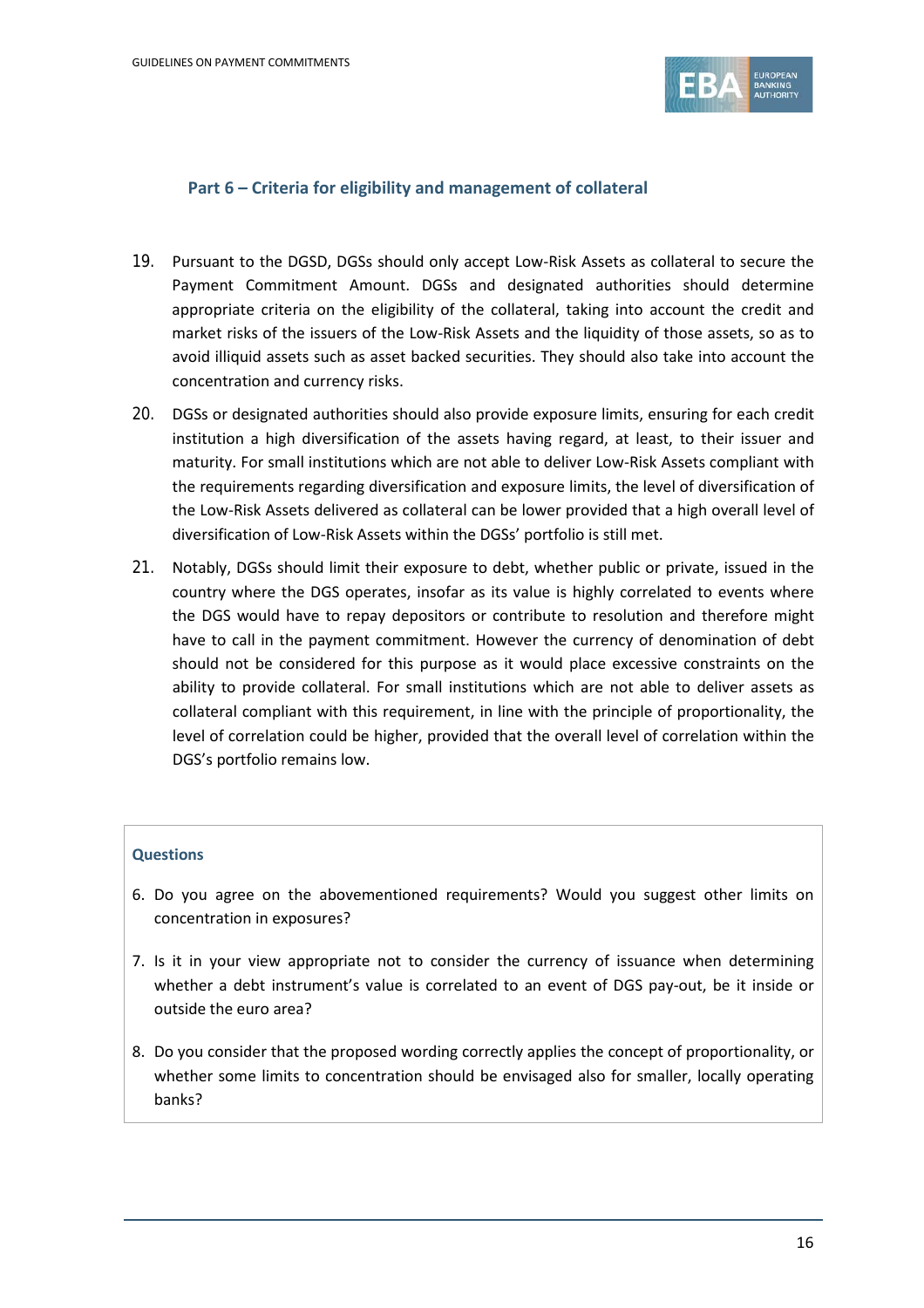

22. In addition, DGSs and designated authorities should address in an adequate manner the differences, where they exist, between the currency of denomination of the collateral and the currency of denomination of the deposits covered by the DGS.

#### **Questions**

9. Do you agree with the criteria on the eligibility of the collateral provided in this Part 6? Do you think other requirements should be provided in these guidelines on this issue?

### **Part 7 – Haircut**

- 23. DGS or designated authorities should always apply a haircut on the value of the Low-Risk Assets provided as collateral, unless collateral is provided in cash in the same currency as the Payment Commitment. Thus the value of the underlying asset should be calculated as the market value of the asset less a certain percentage (haircut).
- 24. DGS should ensure that the haircut is related to the credit, market and liquidity risk arising from the exposure value of each asset. For that purpose, different haircuts should be determined having regard to the type of issuer and its credit quality, as well as to the maturity of the assets and to the currency of denomination.
- 25. The application of haircuts should also be based on a quantification of expected losses and the expected time lapse to the sale of the assets.
- 26. While a variety of haircutting schedules and methodology can be envisaged, the haircut schedule for assets eligible for use as collateral by central banks offers a sound solution.
- 27. DGSs or designated authorities should ensure that the value of the Low Risk Assets is marked-to-market on a regular basis, and possibly on a daily basis.
- 28. Furthermore, the haircut-adjusted market value of the Low Risk Assets provided as collateral should be maintained over time. This implies that if the value of the underlying assets marked to market on a regular basis falls below a certain threshold and no longer complies with the coverage ratio resulting from the application of the haircut, the credit institution should be required to supply additional Low-Risk Assets or replace the relevant part of the Payment Commitment with cash.
- 29. In any event DGSs or designated authorities are not precluded from imposing on member institutions additional reporting and notification requirements.

#### **Questions**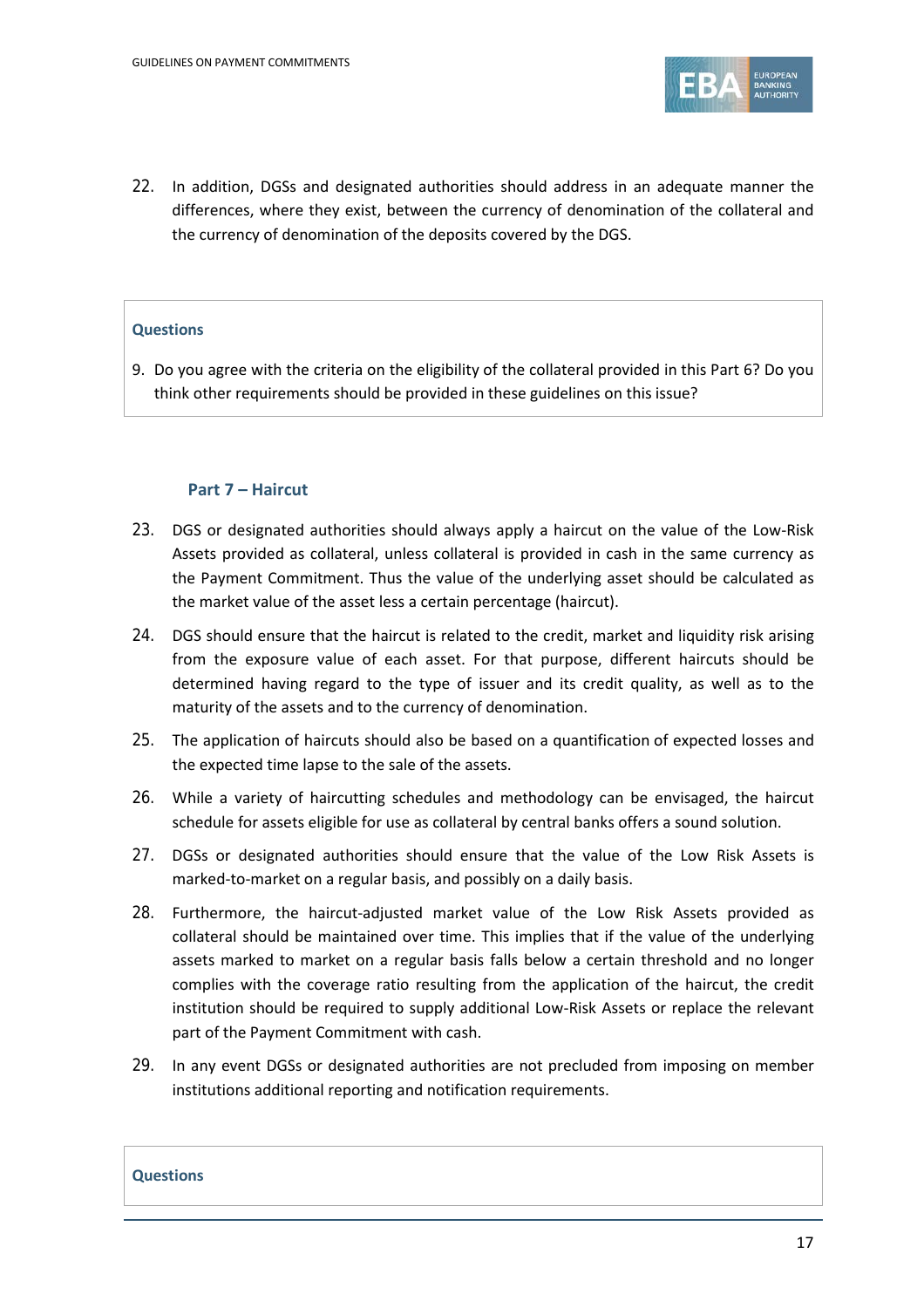

10.Do you agree with the criteria on the haircut provided in this Part 7? Do you think there are other requirements which should be provided under these guidelines about this issue?

# **Part 8 – Prudential Treatment**

- 30. The prudential treatment should ensure that the choice of institutions between cash payments and payment commitments is neutral from the prudential standpoint. To achieve this result the prudential treatment should be different depending on the way payment commitments are classified under applicable accounting rules.
- 31. While payments in cash will mechanically impact the profit and loss statement of credit institutions, payment commitments may receive different treatments under applicable accounting rules.
- 32. If, according to the accounting treatment, the payment commitment is fully reflected on the balance sheet (as a liability), or the collateral arrangement is fully reflected on the profit and loss statement, there should not be any need to apply an ad hoc prudential treatment to ensure equivalence with cash payments.
- 33. If, in contrast, according to the accounting treatment the payment commitment and the collateral arrangement remain off balance sheet, competent authorities should assess, within the supervisory review and evaluation process, the risks to which the capital and liquidity positions of the credit institution would be exposed should the DGS called upon it to pay the commitment, and exercise the appropriate powers to ensure that the payment commitment is treated in a way equivalent to the cash payment from the prudential standpoint.

# **Questions**

11.Do you agree with the prudential approach suggested? Would you suggest further details on the methodology to be applied, and if so which ones?

# Title III – Final Provisions and implementation

# **Date of application**

34. DGSs and designated authorities should implement these Guidelines by incorporating them in their practices within [•] after adoption. Thereafter, DGSs and designated authorities should ensure that these guidelines are applied effectively. The same implementation timeframe applies to resolution authorities and to competent authorities to the extent they are addressees of these Guidelines.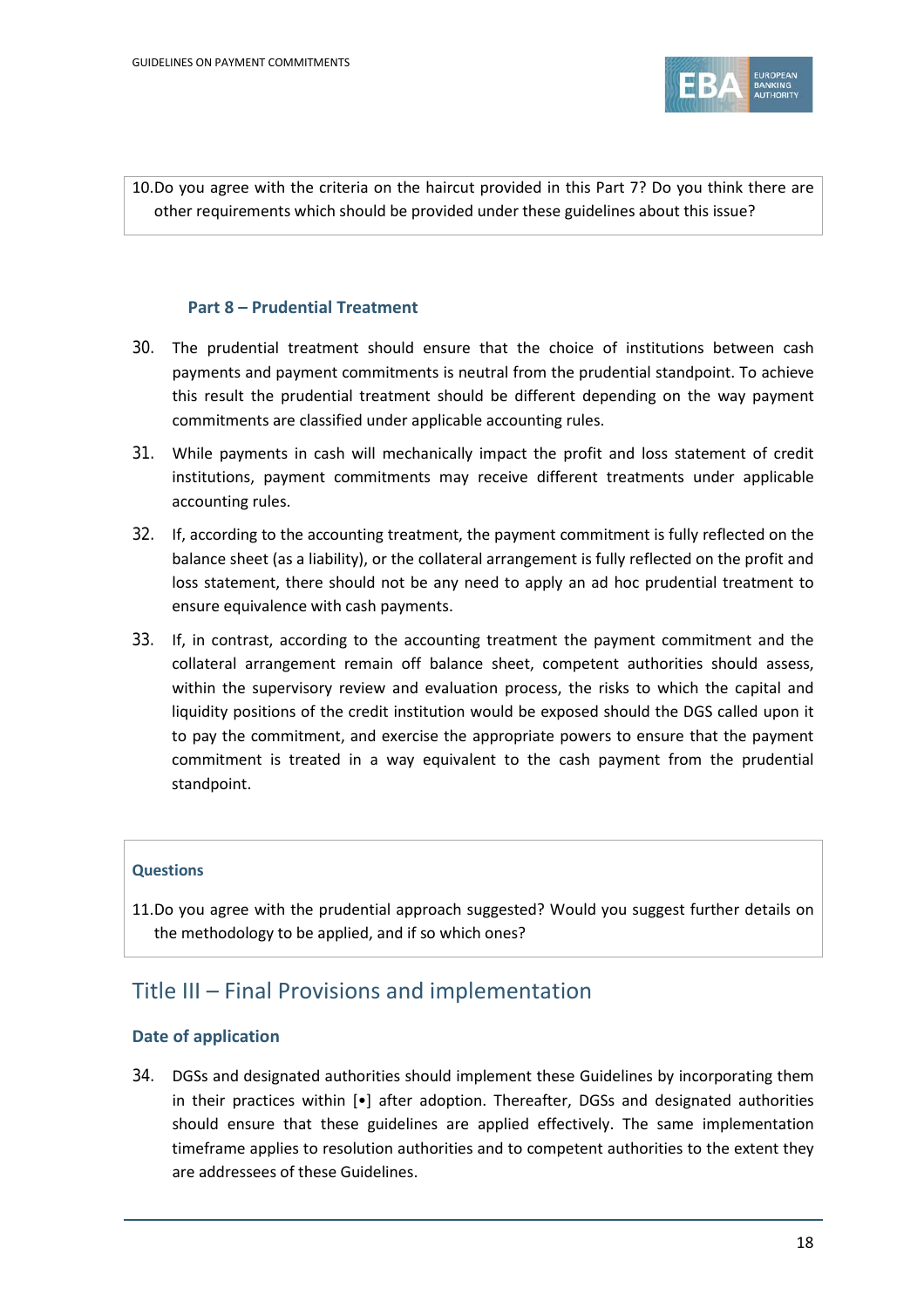

# 5. Accompanying documents

# 5.1 Impact Assessment

# **Introduction**

Article 10(3) of the DGS Directive requires the EBA to develop guidelines on payment commitments.

As per Article 16(2) of the EBA Regulation (Regulation (EU) No 1093/2010 of the European Parliament and of the Council), any guidelines developed by the EBA shall be accompanied by an annex setting out an Impact Assessment (IA) which analyses 'the potential related costs and benefits'. Such annex shall provide the reader with an overview of the findings as regards the problem identification, the options identified to remove the problem and their potential impacts.

This annex presents the IA with cost-benefit analysis of the provisions included in the guidelines described in this Consultation Paper. Given the nature of the guidelines, the IA is high-level and qualitative in nature.

# **Problem definition and the baseline scenario**

Under Article 10(3) of the DGSD, the available financial means raised by Deposit Guarantee Scheme (DGS) may include payment commitments. Under Article 2 (1), point 13, of the DGSD, the payment commitments of an institution towards a DGS must be fully collateralised and the collateral must consist of unencumbered low risk assets. The total share of the payment commitments should not exceed 30% of the total amount of available financial means of the DGS.

Currently the financing of DGSs is not harmonised. As a result many DGSs are only financed ex post. Where DGSs already rely on ex ante financing, their available financial may include cash, deposits, and low risk assets, which can be liquidated within a short period of time, but a minority of member states [DK, FR and PT] have instruments similar to payment commitments.

The DGSD requires Member States to provide DGSs or their designated authorities with the power to accept payment commitments as part of the financing modalities of the DGSs. If the provisions of DGSD on payment commitments were not to be transposed and implemented in a similar and consistent manner across Member States, the variations may lead to differences and uneven level playing field for institutions and DGS, and hence damage fair competition in the EU banking sector. For example, if the timeframe in which institutions have to make the cash payment for their commitments varies across jurisdictions then the institutions operating under a system which allows longer timeframe would have an advantage over their competitors subject to shorter timeframe. Similarly, if the similar underlying (low-risk) assets for collaterals are treated differently across jurisdictions, for example in terms of the application of haircuts, then the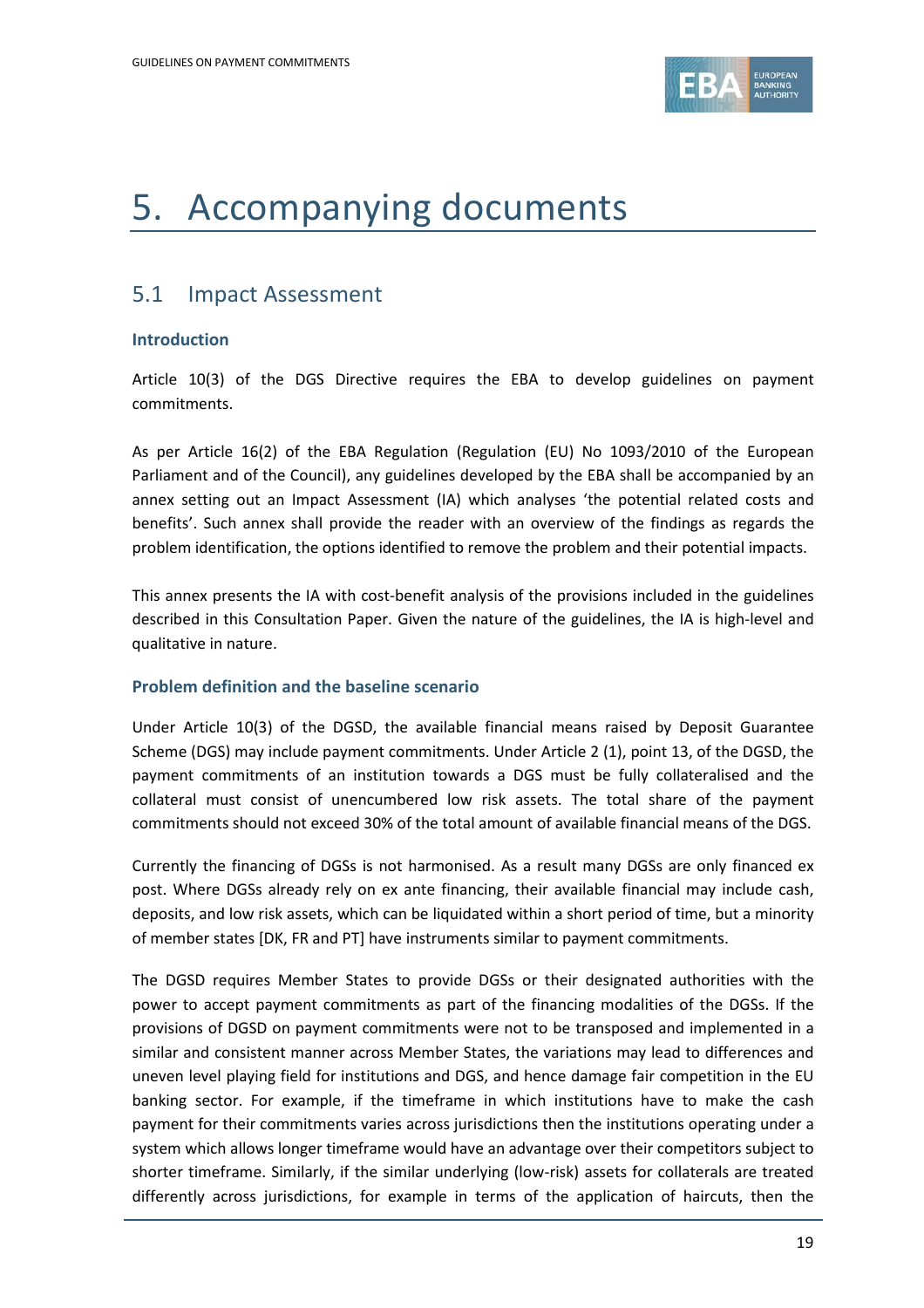

differences may create uneven playing field. The same is true when the provisions regarding the enforcement events and the rights for the creditor rising there from are not harmonised across Member States. Inconsistent application of enforcement provisions when institutions are in breach of contract or of the provisions related to payment commitments may deteriorate market discipline.

Consistent and harmonised implementation of the elements in relation to payment commitments is a necessary condition in the EU banking sector with great cross-border dimension.

# **Objectives**

In line with Article 16 of the EBA Regulation, these guidelines aim at establishing consistent, efficient and effective practices, to ensuring the common, uniform and consistent application of the provisions of the DGSD Directive related to payment commitments.

Payment commitments are a component, although optional, of the policy mix foreseen by the DGSD for the financing of deposit guarantee. Therefore these Guidelines should be consistent and support the objectives underpinning the financing provisions of the DGSD as illustrated in recital

- Harmonising financing methods of DGSs
- **•** Ensuring that the costs of financing are in principle born by credit institutions themselves and that the financing capacity of the DGS is proportionate to its liability
- Ensuring a similarly high level of protection for depositors in all Member States.

Within the framework of the objectives stated above, a crucial element is the common standards in the implementation of the DGS framework across Member States. Hence, the guidelines aim to introduce a set of common fundamental rules that the DGS and designated authorities across Member States can benchmark when they design payment commitment arrangements. Precisely, the guidelines aim to provide a common framework for the payment commitment and financial collateral arrangements, which should be entered into by and between the DGS and a credit institution, as well as the criteria for eligibility and management of the collateral. A common framework is also expected to enhance cross-border transaction and competitiveness in the EU banking sector.

# **Technical options**

In line with the problem definition, the following alternative approaches in the development of the guidelines were considered:

# a. Collateral agreement

- Option 1a: Introducing the Security Financial Collateral Arrangement;
- Option 1b: Not specifying any collateral arrangement;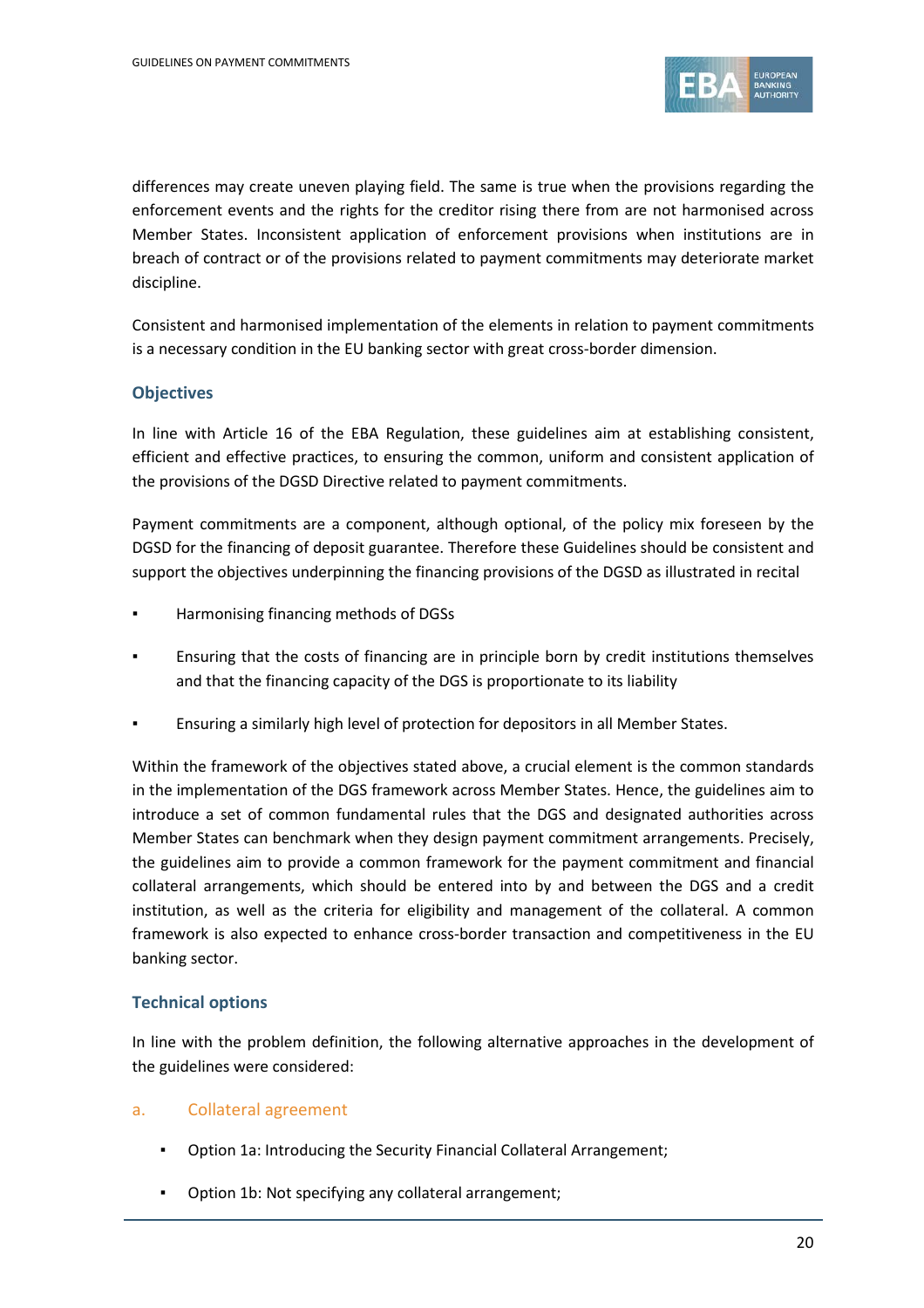

- Option 1c: Introducing the Title Transfer Financial Collateral Arrangement.
- b. Haircut schedule for the value of collaterals
	- Option 2a: Defining a specific haircut schedule;
	- Option 2b: Providing an option to DGS and designated authorities to adopt the haircut schedule for assets eligible for use as collateral adopted by central banks.
- c. Treatment of sovereign bonds of collateral
	- Option 3a: Provision specific to sovereign bonds as collateral;
	- Option 3b: No specification on sovereign bonds as collateral.

# **Assessment of the technical options**

# a. Collateral agreement

Introducing a specific contractual arrangement within the scope of payment commitments is more effective to achieve the harmonisation objectives. A specific contractual arrangement is also expected to contribute to the consistency in the implementation of provisions related to payment commitments. Not specifying any collateral arrangements leaves the choice at member states' discretion and fails to address the identified problems.

In this context, the Security Financial Collateral Arrangement has three main advantages. First, the contractual arrangement was introduced by the European Directive (2002/47/EC) and the transposition of the Directive is already completed. Therefore, Member States are expected to have high net benefit from the implementation of the Security Financial Collateral Arrangement in the framework of payment commitments.

Secondly, under the Security Financial Collateral Arrangement the DGS as creditor and collateraltaker improves its position since there are special rules concerning close-out netting provisions and winding-up proceedings and reorganisation measures against the collateral provider. Precisely, the Directive 2002/47/EC on financial collateral arrangements provides that a financial collateral arrangement, including pledges and the right rising there shall be valid from the start and during the winding-up proceedings and reorganisation measures against collateral provider.

In addition, under the Security Financial Collateral Arrangement, DGS and credit institutions may agree on some important elements of the contract such as the right to use, the right of sale or appropriation of the financial collateral on the occurrence of an enforcement event. Such contractual provisions may not be valid under a normal pledge arrangement designed under some national laws. For example, in some Member States [PT], the creditor does have the right to realise the pledged assets on the occurrence of an enforcement event.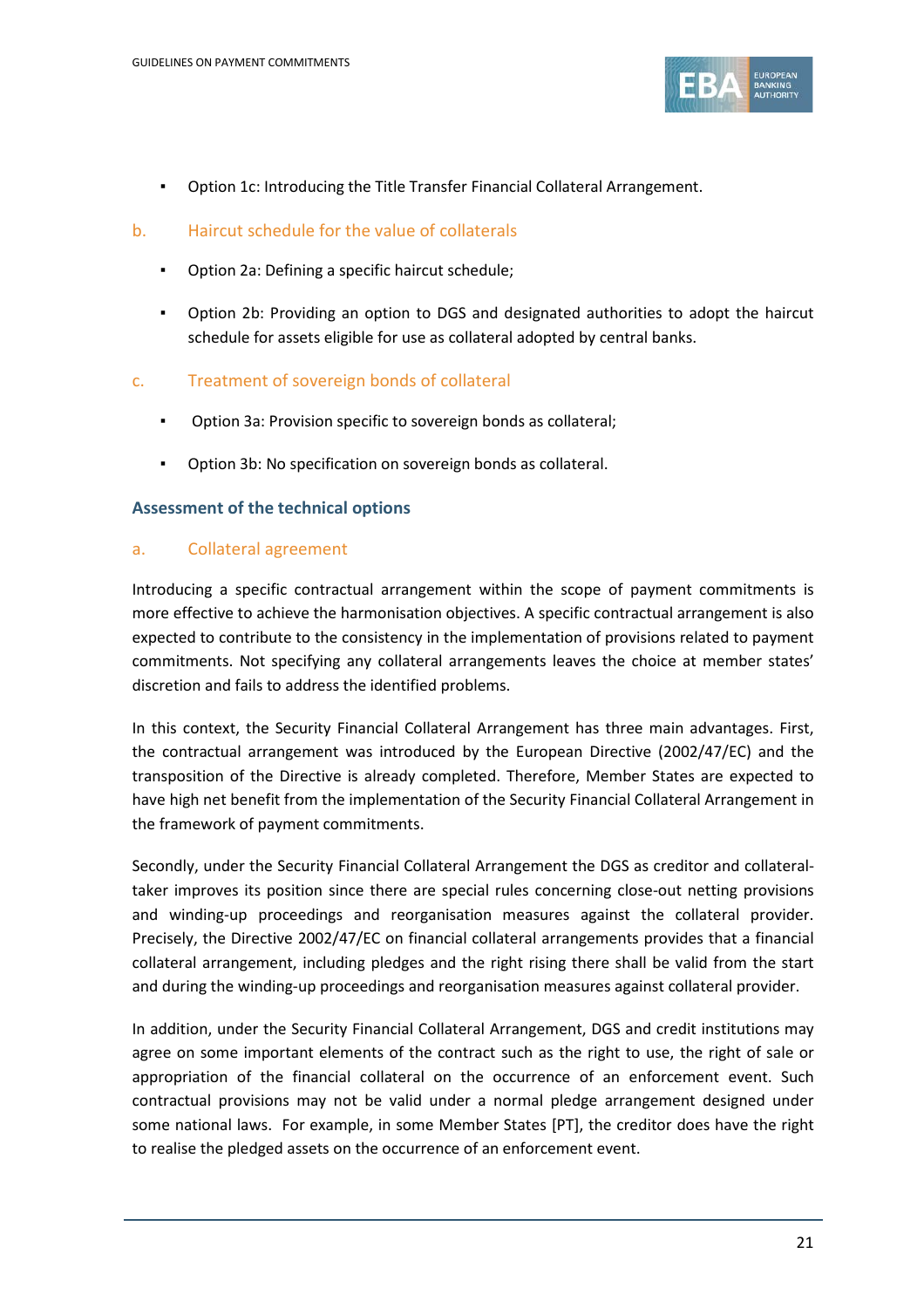

<span id="page-21-0"></span>An alternative to the Security Financial Collateral Arrangement is the Title Transfer Financial Collateral Arrangement, whereby full ownership of financial collateral would be transferred to the DGS. In the framework of the payment commitments, such title transfer offers more direct access to the collateral for the DGS. On the other hand the securities will feature on the balance sheet of the DGS which will have to sustain possible fluctuations in value (until offset by further posting of collateral or cash compensation by the institution). In addition it is very demanding for the credit institution which loses the property of the collateral and the rights of gathering its proceeds. Therefore the advantage of a payment commitment collateralised through Title Transfer might be seen as very reduced compared to cash payments.

Considering these arguments, at the stage the guidelines offer an option between both a Security Financial Collateral Arrangement or a Title transfer financial collateral arrangement.

# b. Haircut schedule for the value of collaterals

The Guidelines provide that the DGS should always apply haircuts to the value of the collateralised low-risk assets and the criteria on the haircut should be related, at least, on the credit, market and liquidity risk that these assets are exposed to. This suggests that different haircut levels should be set and applied according to the type of issuer, its credit quality, the maturity of the assets and the currency of the denomination.

The current IA considered as technical options designing provisions on haircut schedule specific to current guidelines (Option 2a), on one hand, and providing an option to DGS and designated authorities to adopt the haircut scheme of the current guidelines with the schedules used by central banks (Option 2b)<sup>[3](#page-21-0)</sup>, on the other hand.

The cost of introducing a haircut scheme specific these guidelines is expected to be high and the marginal benefit of this approach is expected to be negligible, if positive at all. This is mainly due to the existence of well-established central banks haircut schemes in the EU.

The application of central banks haircut schedules would represent a useful practical reference as to how the haircut that should be applied. Credit institutions of Member States in the Eurozone and at least some DGSs (via Central Banks) are familiar with the ECB haircut schedule.

Given these arguments the preferred option is to offer the haircut schedule with the schedule adopted by central banks as an indicative compliant method (Option 2b).

 $\overline{a}$ 

 $3$  Haircut schedule that is used in monetary policy.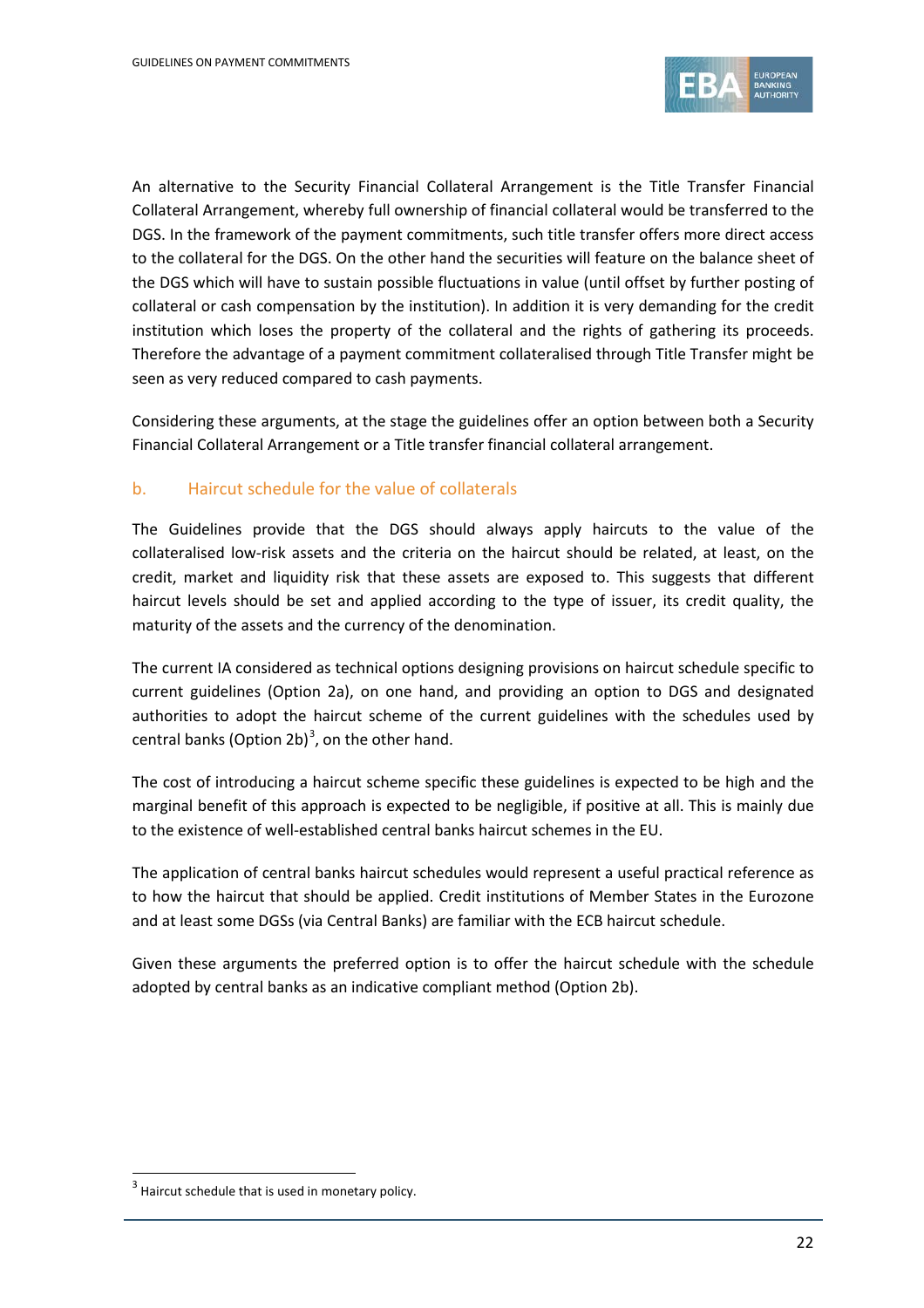

Table 1 presents an overview of the advantages and disadvantages of the technical options considered in the IA.

| Policy area                                                          | <b>Technical options</b>                                                                                        | Advantages                                                                                                                                                                                                                                                     | <b>Disadvantages</b>                                                                                                                                                                                                                                                                                                                                                                         |
|----------------------------------------------------------------------|-----------------------------------------------------------------------------------------------------------------|----------------------------------------------------------------------------------------------------------------------------------------------------------------------------------------------------------------------------------------------------------------|----------------------------------------------------------------------------------------------------------------------------------------------------------------------------------------------------------------------------------------------------------------------------------------------------------------------------------------------------------------------------------------------|
|                                                                      | Option<br>1a:<br>Introducing<br>the<br>Collateral<br>Financial<br>Security<br>Arrangement                       | - Familiarity with the current<br>practice in the EU<br>- Harmonised framework<br>- Low transition cost<br>Standardised<br>contract<br>increases transparency<br>- Simple practice to handle<br>cases                                                          | - Less flexibility                                                                                                                                                                                                                                                                                                                                                                           |
| Collat<br>c.<br>eral                                                 | Option 1b: option to use Security<br>Financial<br>Collateral<br>Title<br>or<br>Transfer Collateral arrangements | - No compliance cost<br>- Flexibility                                                                                                                                                                                                                          | - Lack of harmonised framework                                                                                                                                                                                                                                                                                                                                                               |
| arrangement                                                          | Option 1c: Introducing the Title<br>Transfer<br>Collateral<br>Financial<br>Arrangement.                         | - More direct access to the<br>collateral for the DGS<br>- Familiarity with the current<br>practice in the EU<br>- Harmonised framework<br>- Low transition cost<br>Standardised<br>contract<br>increases transparency<br>- Simple practice to handle<br>cases | risk<br>DGS<br>bears the<br>$\overline{\phantom{a}}$<br>of<br>fluctuations in the value of the<br>collateral on its balance sheet<br>(until offset by further posting of<br>collateral or cash compensation<br>by the institution)<br>- Less flexibility<br>- Potential disadvantages for<br>credit institutions related<br>to:<br>transfer of full ownership of the<br>financial collateral |
| <b>Hairc</b><br>d.<br>ut schedule for<br>the value of<br>collaterals | Option 2a: Defining a specific<br>haircut schedule                                                              | - Full harmonisation<br>- haircut scheme that is fit for<br>purpose                                                                                                                                                                                            | - Cost to design new scheme<br>- Regulatory burden for the<br>institutions<br>and<br>for<br>the<br>DGS/designated authorities                                                                                                                                                                                                                                                                |

# **Table 1 Overview of the main advantages and disadvantages of the technical options**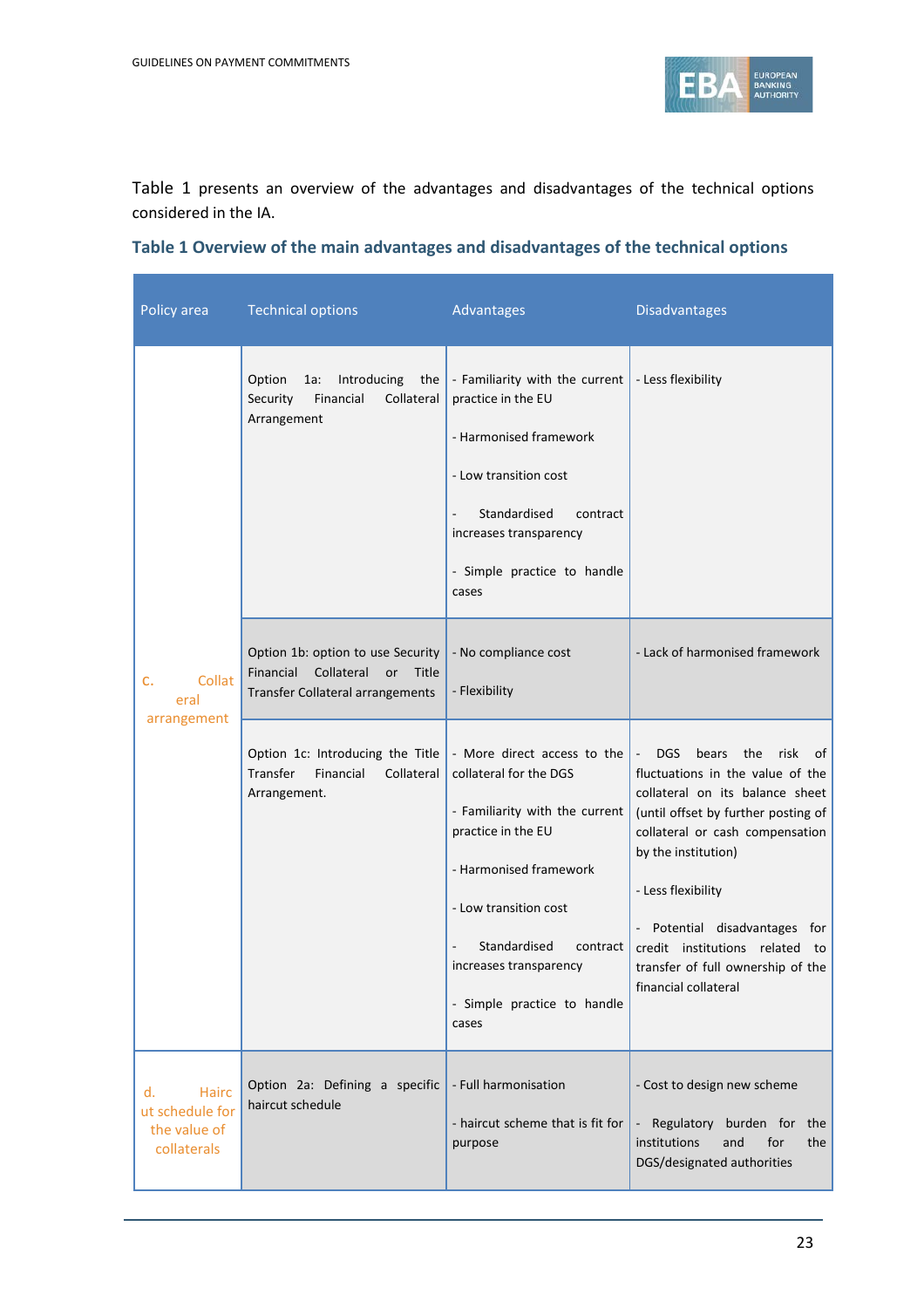

| Option 2b: Expressly provide the | in the EU framework                              | - some DGSs and NCA outside<br>the Eurosystem not familiar with  |
|----------------------------------|--------------------------------------------------|------------------------------------------------------------------|
| schedule used by central banks.  |                                                  | the method                                                       |
|                                  | - Familiarity with the current                   |                                                                  |
|                                  | practice in the EU                               | - Cost of implementation for                                     |
|                                  |                                                  | non-euro banks                                                   |
|                                  | - Harmonised framework                           |                                                                  |
|                                  | - Low transition cost                            |                                                                  |
|                                  | - Less volatile with respect to<br>other schemes |                                                                  |
|                                  |                                                  | - Aligning with other practices  <br>option to adopt the haircut |